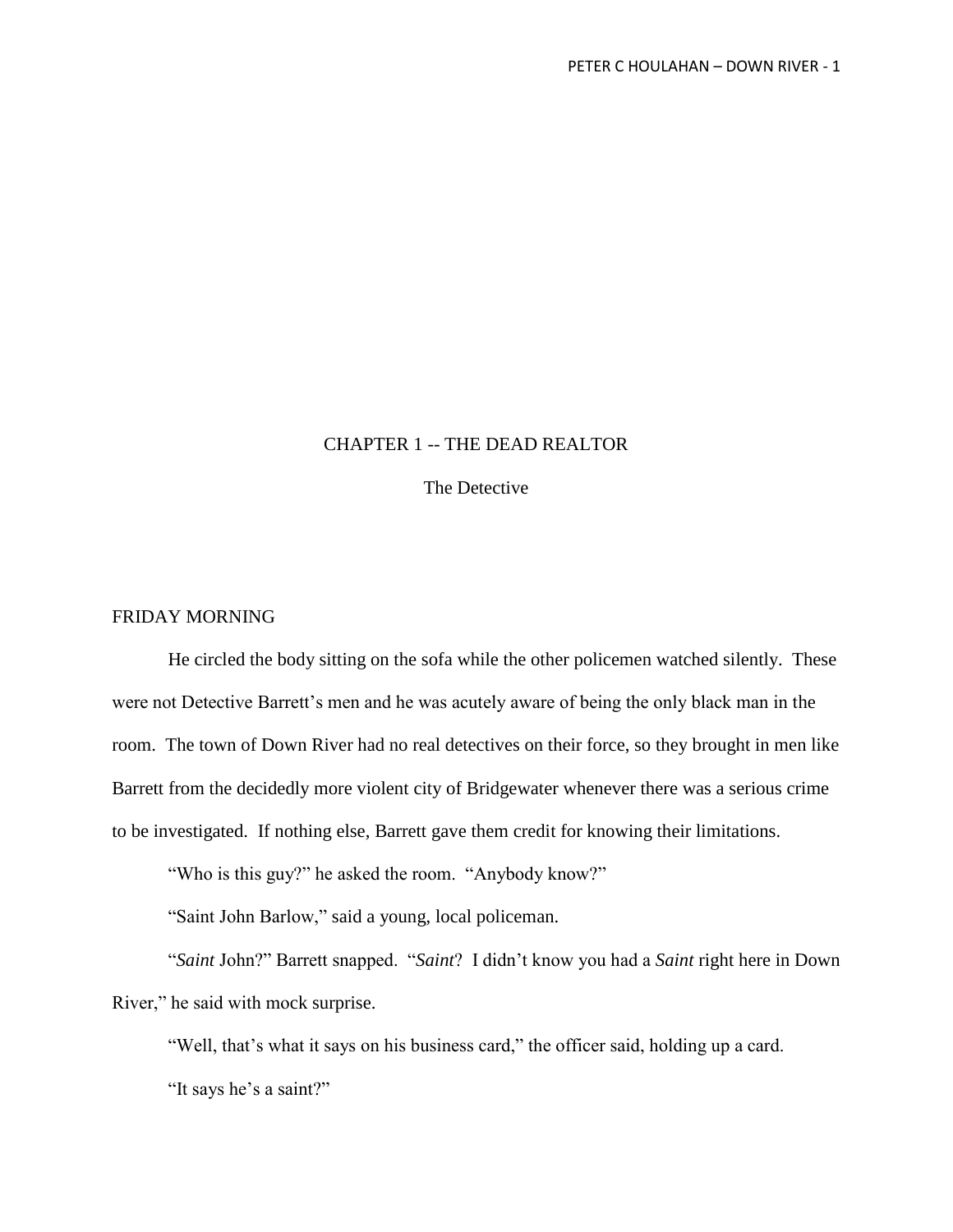"No," the policeman answered softly, "he's a realtor."

Barrett looked at the dead man. "The Dead Realtor," he said, thereby nicknaming his corpse for the purposes of all future reference. For some reason, the whole situation suddenly struck him as strange, vaguely humorous. A realtor. What's the point of killing a realtor? He looked around at the crime scene. "And this is one of the model homes, right?"

"A showcase home," a young policeman said, eager to help. "You know, to show off the different floor plans to potential buyers."

"I know what a model home is, officer," Barrett said, writing in his small, spiral notepad. "I'm from Bridgewater, not Mogadishu."

The young policeman swallowed hard, obviously intimidated by Barrett. "I just meant no one actually lives here."

"Well, neither would I." Barrett gave off a dramatic shiver. "Place gives me the creeps."

The home was fully furnished fresh off the showroom floor with cream carpeting and soft yellow curtains. Joyless knickknacks and wedding photos of a fictitious, impossibly happy couple were set across the mantel. Artificial ceramic fruit glistened in a bowl in the center of a fully set dinner table. Oil paintings of nothing hung noncommittally on the walls. A never-used dog bowl with "DOG" lettered boldly on the side sat by the sliding glass door. A non-name for a nonexistent pet. The starkness of the bowl gave Barrett an emptiness far beyond anything invoked in him by the sight of a dead realtor. The intention had obviously been to imbue the place with warmth, but to Barrett it was about as homey as a mental institution. "How about the development? Are all the houses still empty?"

The policeman nodded. "They've started to show them, but they don't officially go on sale for another week or so. The whole place is empty."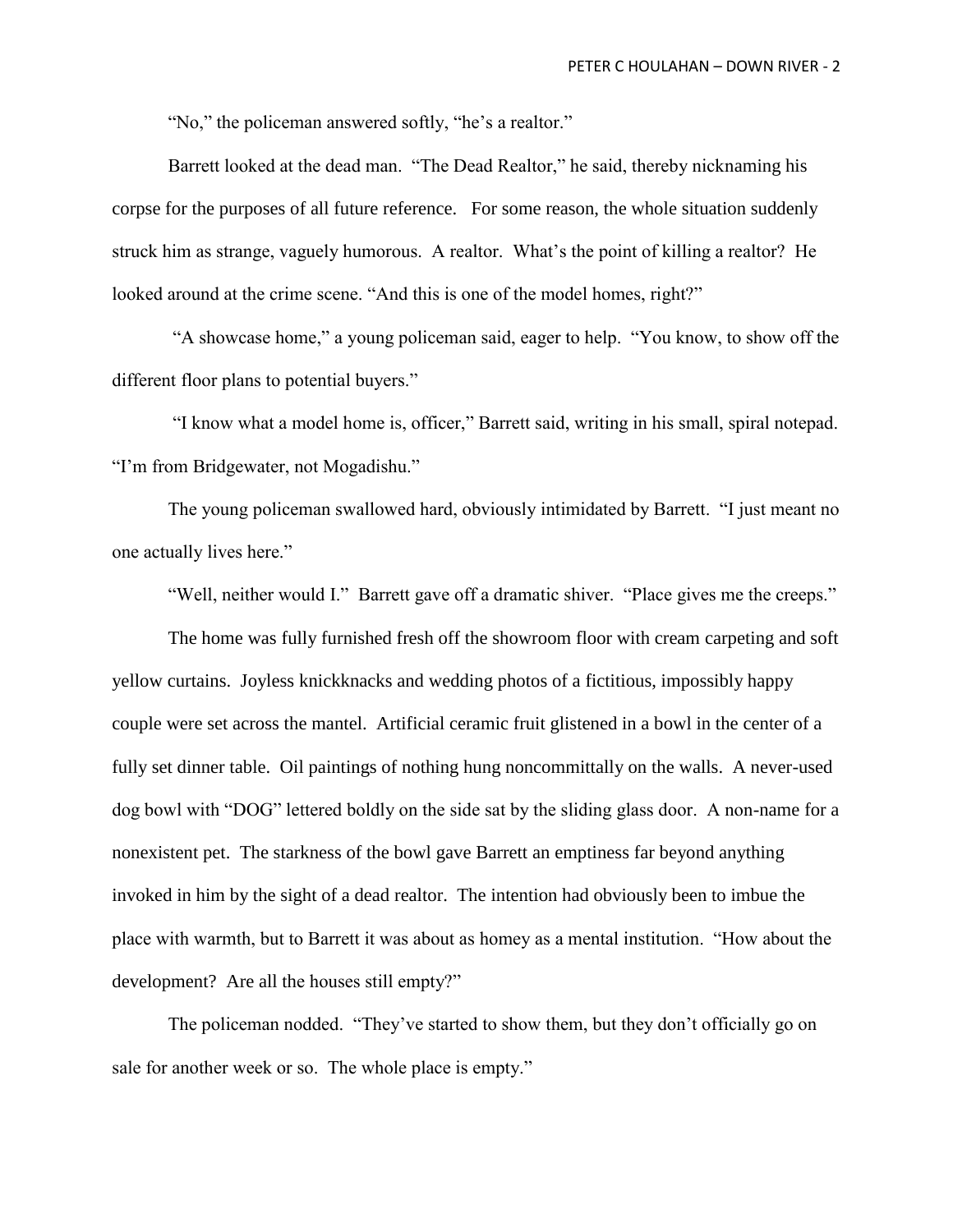"Well, this is sure going to boost sales," Barrett said, crouching down to study The Dead Realtor.

Somehow, working crimes in Down River was even more soul crushing to Barrett than the streets of Bridgewater with its endless black-on-black violence and grinding hopelessness. Perhaps the citizens of Down River did not possess the same deranged frivolity as the tapiocaon-the-veranda crowd in the wealthier towns a few stops down the rail line, but it was the triviality of their fears that Barrett could not fathom. In Bridgewater, the kids were crunching crack vials under their feet and ducking drive-bys. Up here, they became hysterical if little Madison is not wearing her bike helmet.

Even violent crime seemed to be sterile here. Take the dead guy on the couch sitting there holding a golf club across his lap with his head lolled to the side as though he had simply fallen asleep watching late night re-runs of *Seinfeld.* He wore a pressed white button-down shirt open at the collar, black socks, a gold watch, and… nothing else. A pair of charcoal slacks were folded primly on the ottoman and a Jos. A. Bank blazer hung neatly on the back of a chair in the dining room that opened onto the living room. His shoes were lined up neatly at his feet. There was no blood. Hell, the guy even had a slightly bemused smile on his face as if to say, "No, really, I can explain all of this."

Barrett stood in front of the body, a half dozen Down River policemen semi-circled around him. He took a pair of pale blue latex gloves from his sports coat and began pulling them on. Suddenly he stopped. It was silent. He listened. There it was. What the…? "Gentlemen," he announced to the room. "What is the most disturbing thing about this crime scene?"

The men looked at each other, at the body, around the room, at Barrett. "What do you mean by 'disturbing'?" one of them ventured cautiously.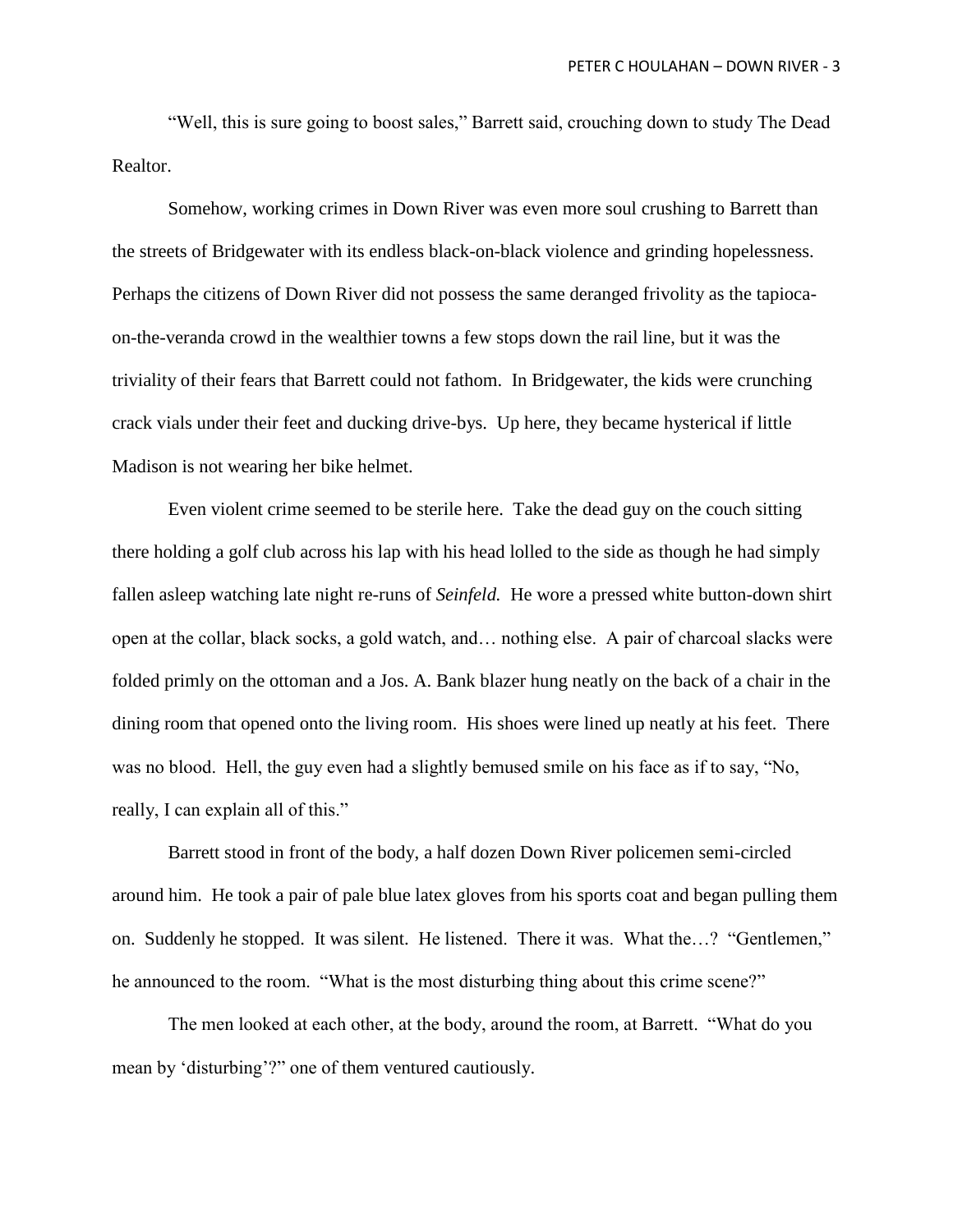"Utterly bone chilling," Barrett said, pulling on the second glove. He raised a finger to

his lips. "Shhhh. Listen." The room was silent except for... "Hear that?"

Some of the men shrugged. No, they didn't hear anything.

"Listen very closely," Barrett whispered.

There was a pause as they all cocked their heads and then one by one they shook their heads again. Nope.

Barrett raised his hands and let them drop to his sides in the I-give-up gesture. "It's the music, boys," he said, gesturing at the air all around them. "It's that awful, awful music. Seriously, what the fuck?"

And indeed, there it was: Piped-in music of unknown origin wafting soothingly throughout the house. A Sinatra tune pussified down by a gutless organ and muffled saxophone, the booming voice of Old Blue Eyes rendered up an octave and substituted in with the hollow, aluminum tinkling of a xylophone. And it wasn't all that faint, either, just so numbingly banal that it had taken Barrett ten minutes to notice there was music playing at all. As for the Down River cops, they were obviously so used to being around this kind of music that it no longer rose to the level of actual consciousness.

A look of acknowledgement suddenly flickered in the eyes of the policemen around him, as if the music had only now been turned up so they could hear it. A few even smiled and nodded eagerly as if the old-pro detective had pointed out a clue so hidden that they could not possibly have been expected to spot it themselves.

Barrett finished pulling on the second glove and snapped it loudly. "Somebody please turn that shit off," he asked with forced patience.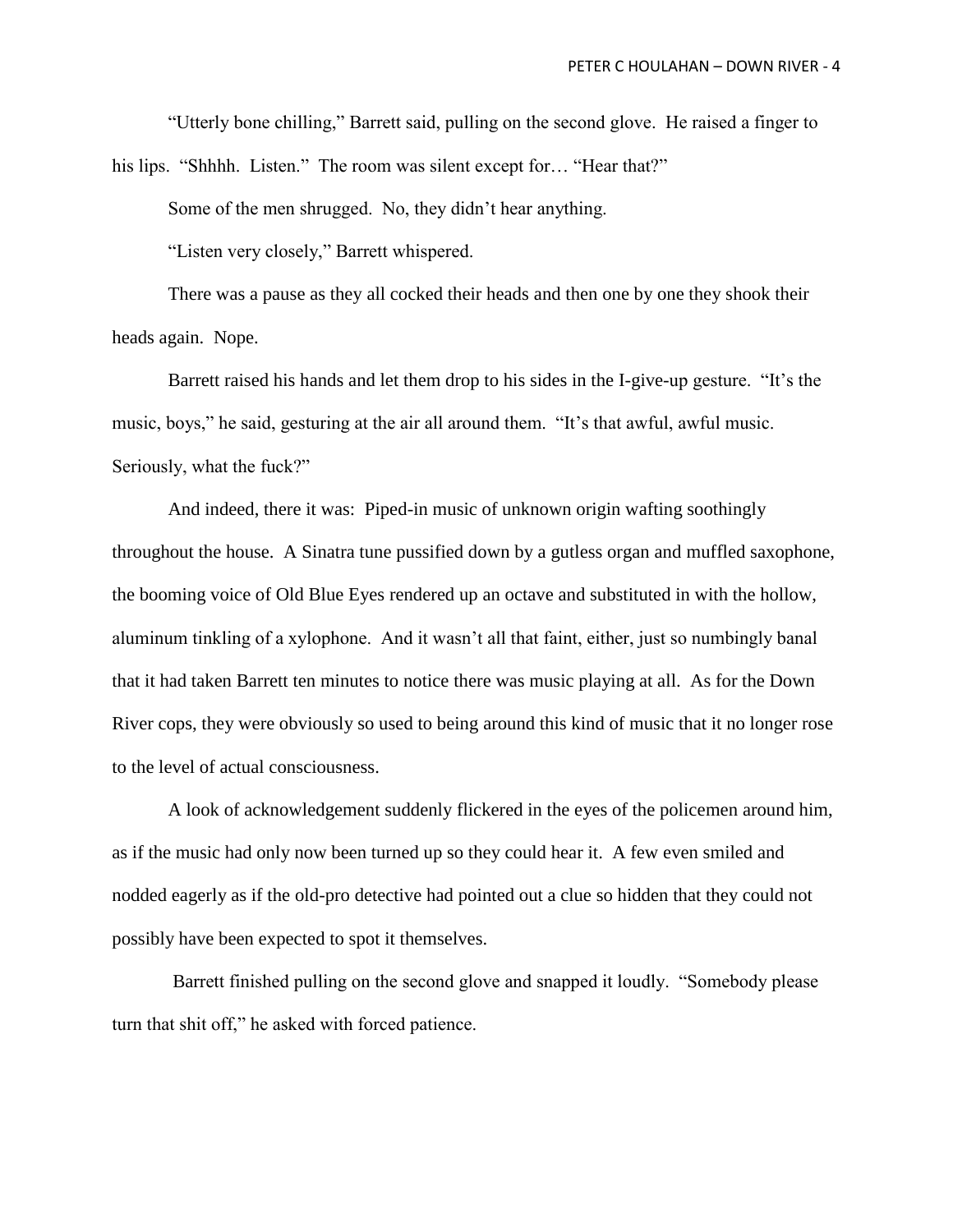A policeman went to a wall switch and cranked down a knob but the music continued to play. "Can't turn it off from here, sir. I think it's controlled from the sales office."

Barrett shook his head and knelt down on one knee in front of the body. "Poor bastard, how'd you like to get murdered to that soundtrack?" he said. He began his victim assessment, noting his findings aloud, but not because he thought that collaborating with the Down River police would be of any use. Barrett had been ordered by his captain to "keep DRPD in the loop on all cases" and to "stop treating their officers like severely retarded children." There were politics involved, after all, client relationships and outsourcing contracts between municipalities that needed to be extended. Bridgewater desperately needed the income they got from loaning out detectives. Barrett's solution was to make the Down River officers believe they were actually contributing to the case by feeding them the obvious details and then keeping them the fuck out his way with lots and lots of irrelevant busy work.

Barrett recognized the issue with The Dead Realtor right away, running his hand over a pronounced swelling a few inches inside hairline on the left side of the head. "Medium size hematoma, left temporal region," he called out. He looked behind the ear. "Accompanied by Battle's sign above the left mastoid process." He looked at the policeman taking the notes. He recognized him from a previous investigation in Down River. Spaulding. Young, eager, not entirely a moron. Spaulding had paused writing midsentence, clearly confused. "That's the victim's left, not yours," Barrett instructed.

"I know *that*," the young policeman bristled at the baiting. "It's all that other stuff."

"It means there's a big old scary knot above his ear and blood all pooled up behind it. Battle's sign equals skull fracture." Barrett feigned a right cross to the side of The Dead Realtor's head. "Left side of head equals right-handed assailant." He let his fist fall. "Or a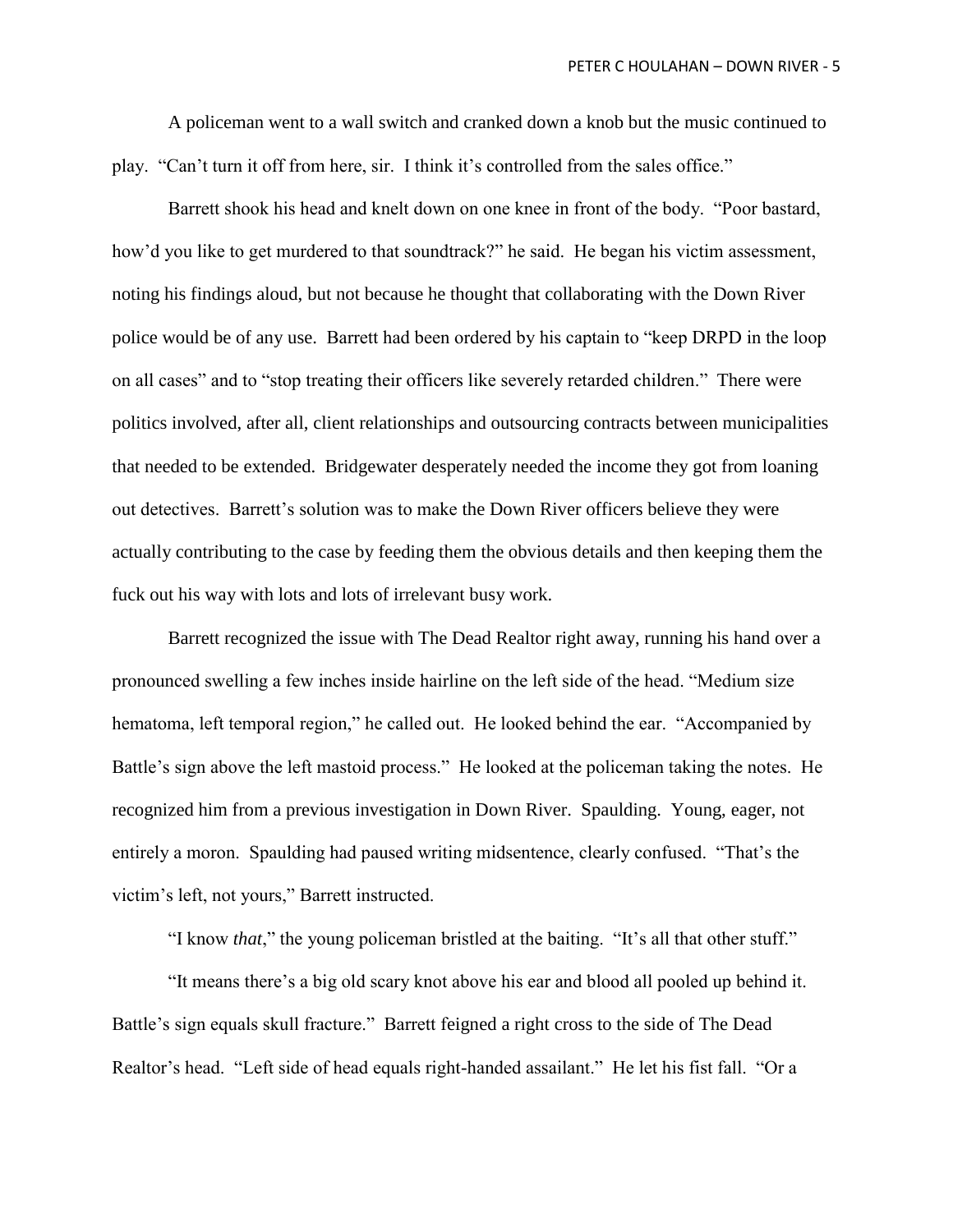switch hitter." He continued working from the head down, looking in the mouth and nose and palpating the neck, careful not to interfere with anything forensics might be able to turn up later. He leaned the body forward slightly and swept the back for blood and deformity but there was nothing. He felt the man's ribs and abdomen and then moved down to something he had noticed the moment he had first looked at the body. It was so ridiculous he had been afraid to ask.

"Did you guys put this here?" he asked the room in a voice more appropriate for interrogating a class of first graders.

Nobody answered. They all stared at the little kitchen towel with its repeating pattern of grinning pigs in aprons that had been daintily draped across The Dead Realtor's naked lap.

Barrett looked at each of the men individually.

"Yes, sir," one of them finally admitted sheepishly.

"Shit," Barrett said impatiently as he lifted up the towel with a gloved hand. "What, you guys never seen a --." He cut himself short when he saw it. "Whoa, shit," he laughed. "That's, uh --." He stopped and shook his head, smiling. "That's something, alright."

"What should I write down for that?" the young police officer asked.

"Why don't you put down that you've got a Down River victim with a Bridgewater size penis," Barrett instructed. Nobody laughed. He gave a big sigh and dropped the towel back onto the dead man's crotch. "Don't put anything," he said to his note-taker. "Let the coroner come up with a name for that thing." Barrett turned back to the body and knelt down to study the golf club The Dead Realtor still clutched across his lap. He noted what appeared to be dried mud impacted into the grooves of the rubber grip. Beyond that, he would not disturb what was likely the murder weapon and let forensics handle it instead.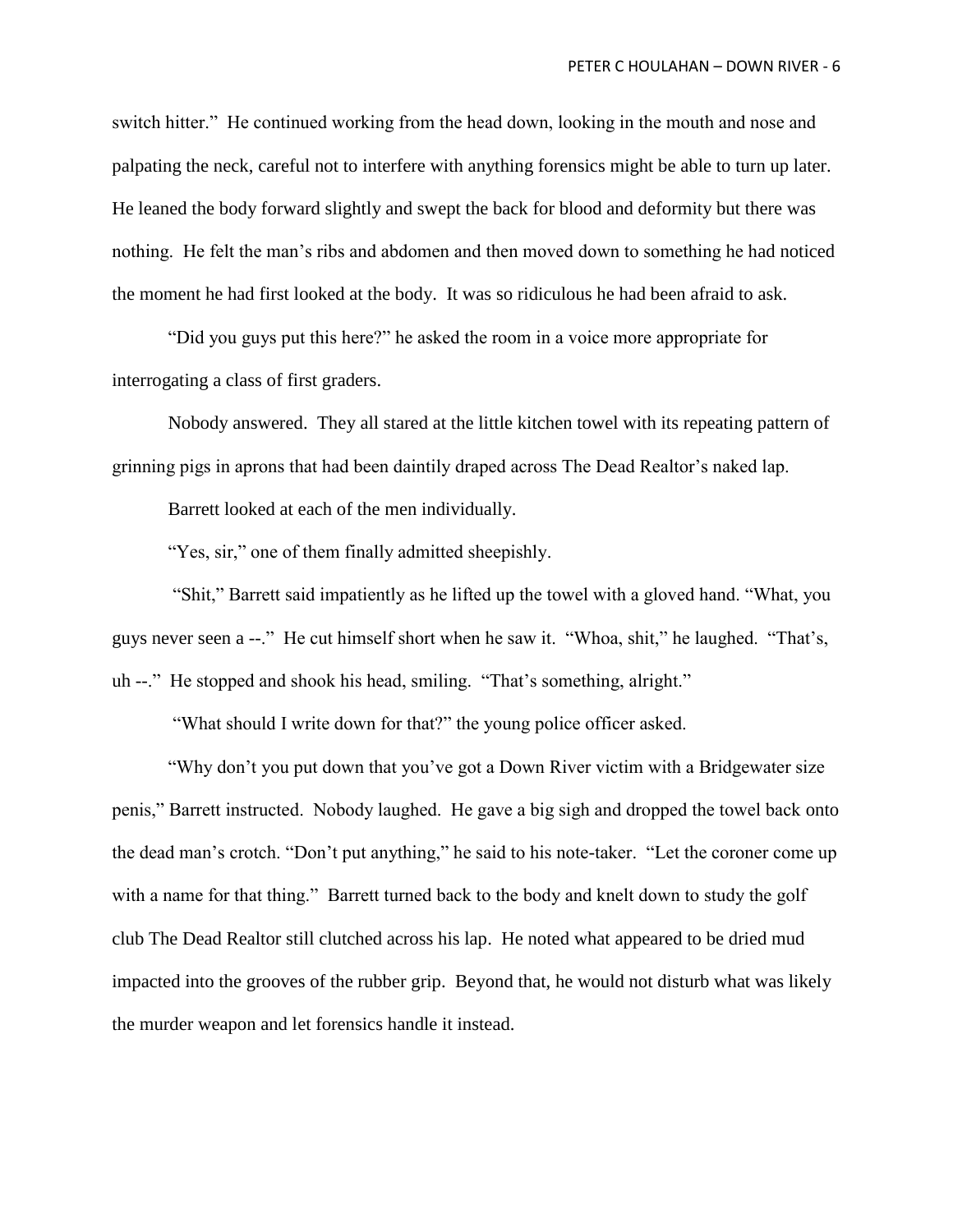He stood up slowly on knees creaky from a lifetime of sports injuries, jotted down some final notes.

"So you think it was the golf club?" an anonymous voice in the room asked.

"Most likely," Barrett said, surprised to hear an actual question from a Down River cop. Well, at least one of them was putting in the effort.

"I'd have used the fireplace poker," the voice commented.

Barrett kept writing. "Crime of passion, weapon of convenience," he said absently. "People generally just pick up whatever is closest if they're crazy mad enough. Guy probably got hit with club, killer runs away, the corpse here picks it up, takes a seat and dies still holding it."

"Huh," the voice said. "Or maybe he's still holding the club because he was shoving it up someone's ass."

Barrett gave a small laugh under his breath. Working Bridgewater, he had heard plenty of inappropriate crime scene humor. "Yeah, what make you think that?" he asked, finishing up his final notes.

"Oh, I don't know. Maybe because there's shit all over the handle," the voice pointed out.

Barrett's head shot up and scanned the men standing around him and saw the usual array of blank faces. He turned back to The Dead Realtor and leaned down to study what he had initially thought was mud caked in the handle. When he got about a foot away he caught the sharp stench of it. It was shit alright. He winced and pulled back.

"Don't whiff it, dude!" the voice laughed.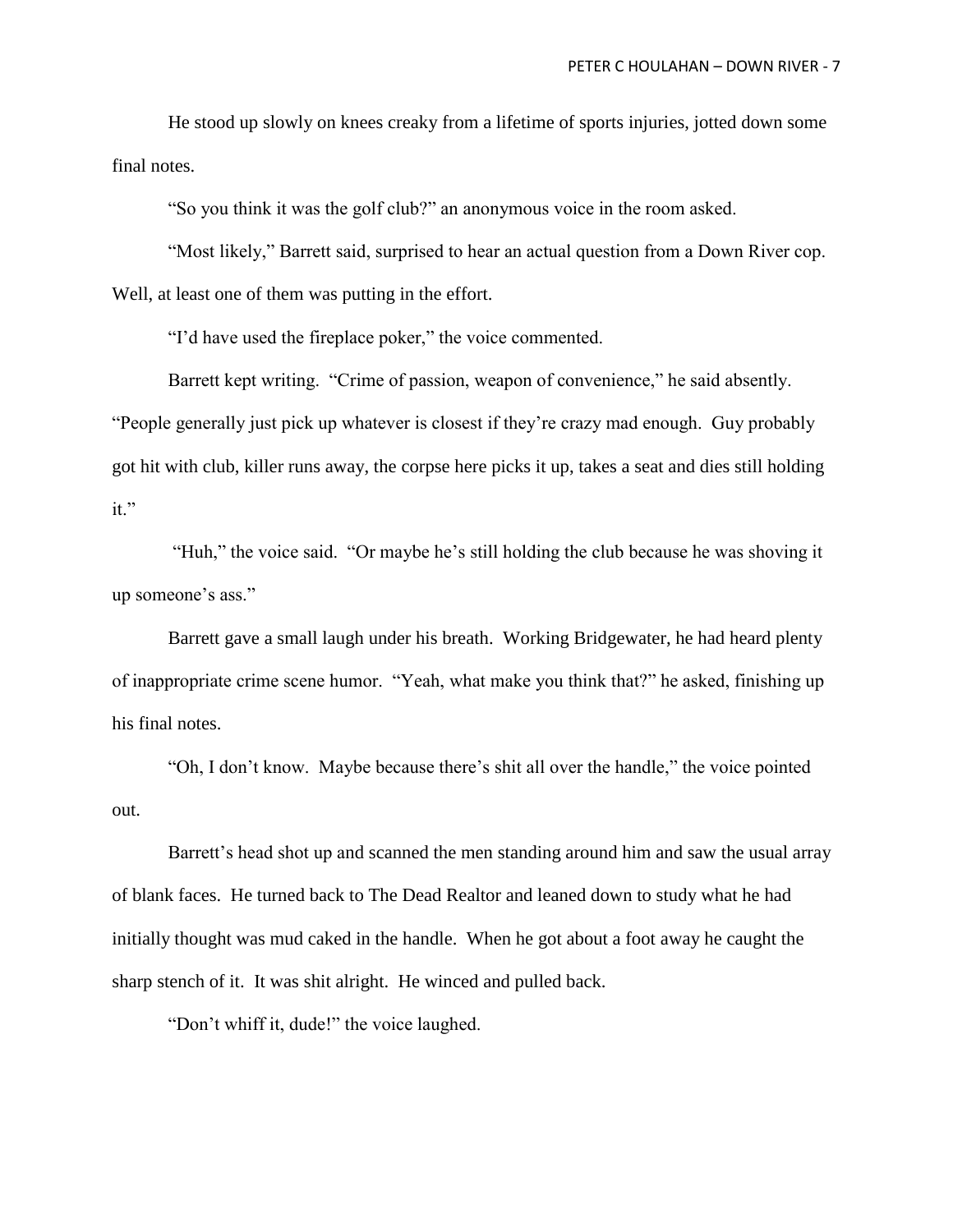Barrett straightened up and looked over the policemen looking back at him. "Who said that?" Barrett asked. A hand shot up from the crowd like a school kid asking permission to speak. Barrett let his eyes settle on owner of the hand and was surprised to find a teenage kid standing right smack, shoulder to shoulder, in the middle of the gathered policemen. The boy was wearing ripped up jeans, worn out Converse high tops, and a pair of oversized, white plasticframed sunglasses covering his eyes. The black lettering across his white T-shirt read, "Don't Be A Dick!"

Barrett and the boy stood locked in a strangely non-confrontational stare for a few long moments. There was silence in the room, except for a rather jaunty Hammond organ version of "Girl from Ipanema" floating out from the speakers in the ceiling. "What the fuck is he doing in the middle of my crime scene?" Barrett asked in as measured and calm a voice as possible.

"What the fuck you think I'm doing, Barrett?" The kid replied indignantly. "I'm trying to solve a murder over here." He looked around the room at everyone looking at him. "What?" he said, holding his hands out innocently? "I'm the one who found him."

Barrett gave the strange kid a long stare trying to remember. The boy looked vaguely familiar. "Alright, well don't go anywhere, I'll need to talk to you," he said to kid. He turned to the cop closest to him. "Please get him out of here," he said in the sort of carefully measured tone that let everyone know he was not happy about letting some kid hang out in the middle of a crime scene, especially a possible witness. "Now!"

"Damn it, Aiden," one of the policemen whined in the sort of exasperated tone one would use on a puppy who had just chewed up a pair of slippers.

The kid didn't move. He stared at Barrett and slowly shook his head with a look equal parts dismay and disappointment. "That is so rude," he said incredulously.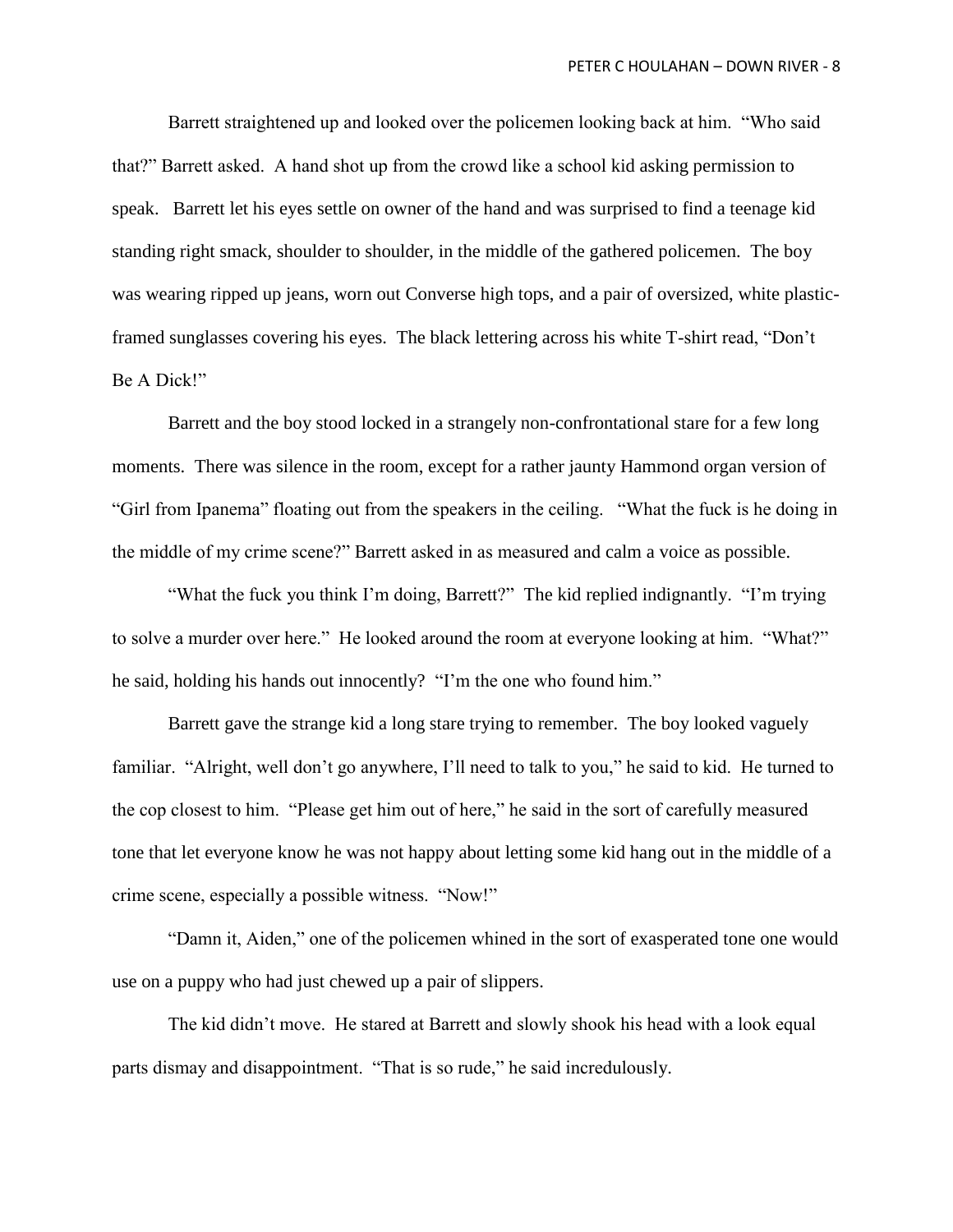Barrett was momentarily stunned into silence by the absurdity of the situation. Was the kid actually protesting his removal? And why were none of these idiot Down River cops doing anything to get him the hell out?

"Fine. Forget it," the kid said calmly, his eyes still not leaving Barrett's. "I'm getting out of here, anyhow." He pointed up at the ceiling. "This fucking music makes me want to kill myself." He rapped his knuckles twice against the wooden trim on the back of the sofa and then turned and walked straight out through the front door, swinging it closed behind him.

They all stared silently at the closed door. Suddenly, it swung back open and the kid leaned in with his hand still on the doorknob. "And by the way, it's pronounced, 'Sin-jin,'" he said, crisply enunciating each of the two syllables. Nobody answered. He nodded in the direction of the body on the sofa. "The dead guy with the giant weenis. His name. It's pronounced 'Sin-jin,' not 'Saint John.'" He looked at the blank faces of the men in the room one by one. "You guys have no idea what I'm talking about, do you?" He shook his head. The door swung shut again. Gone.

Barrett went to the picture window and stood with his hands on his hips watching the boy walk out over the grass to one of the police squad cars and casually hop up so he was sitting on the trunk with his feet hanging over the side. "Who is he?" Barrett asked the room.

"Aiden Babble," officer Spaulding answered with a nervous swallow.

Barrett looked at the young cop. "You're shitting me, right?" He looked at the kid idly twanging the big radio antenna on the back of the cop car and felt himself being sucked down the rabbit hole into the Wonderland that was the town of Down River. Why did shit like this always happen to him here and nowhere else? How was it possible that Aiden Babble, the infamous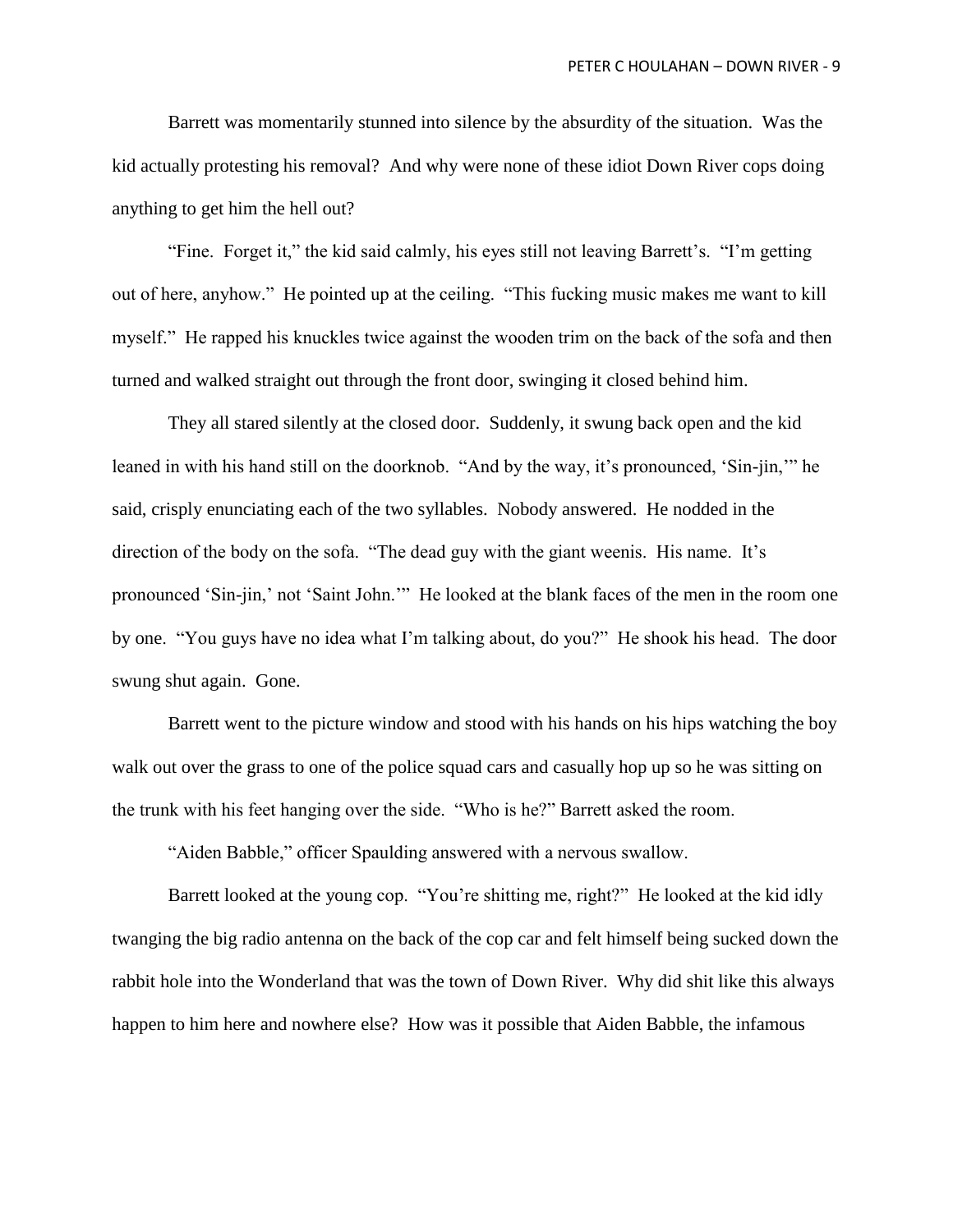Rape Baby, still one of the most recognized names on the planet, could linger in an active crime scene without any of the dozen or so cops stopping or even noticing him?

"Someone get the visitor's log from the sales office and put in a request for electronic records off that lockbox," Barrett ordered without even looking at the men. "And get the names of all the victim's real estate clients in the last year. Maybe Sin-Jin here sold someone a shitty house somewhere along the way. Find out what other properties he's shown in the last couple weeks. Have this place inventoried to see if anything is missing." Barrett pointed to the cell phone on the dining room table. "And get me every phone record, text message, photo… everything there is off his cell phone." He looked around the room. "You, Spaulding. Find out if the security cameras in this place are working and get the video if they are," he ordered, assigning the most important task to the most capable man in the room, relatively speaking.

The men scattered into action. Barrett walked out of the house and over to the Rape Baby sitting on the cruiser. He flipped open his notebook. "Name?" he asked, even though he already knew. The boy told him, along with a phone number and an address. Logan Circle? Barrett thought as he wrote down the address, suddenly realizing where he had seen Aiden Babble before. How could he have forgotten? It was the Todd Beck murder two years before. Todd Beck lived on Logan Circle. It had been the same sort of situation. Barrett had been interviewing the man's wife, Samantha Beck, when he looked up and found Aiden Babble sitting quietly on the kitchen counter munching a banana and listening in. Barrett remembered being baffled as to how and when the kid could have shown up without him noticing. And if he remembered correctly, the kid had been indignant even then about being asked to leave. "Logan Circle, huh?" Barrett repeated casually, deciding not to acknowledge their previous encounter. "That's not too far from here, is it?"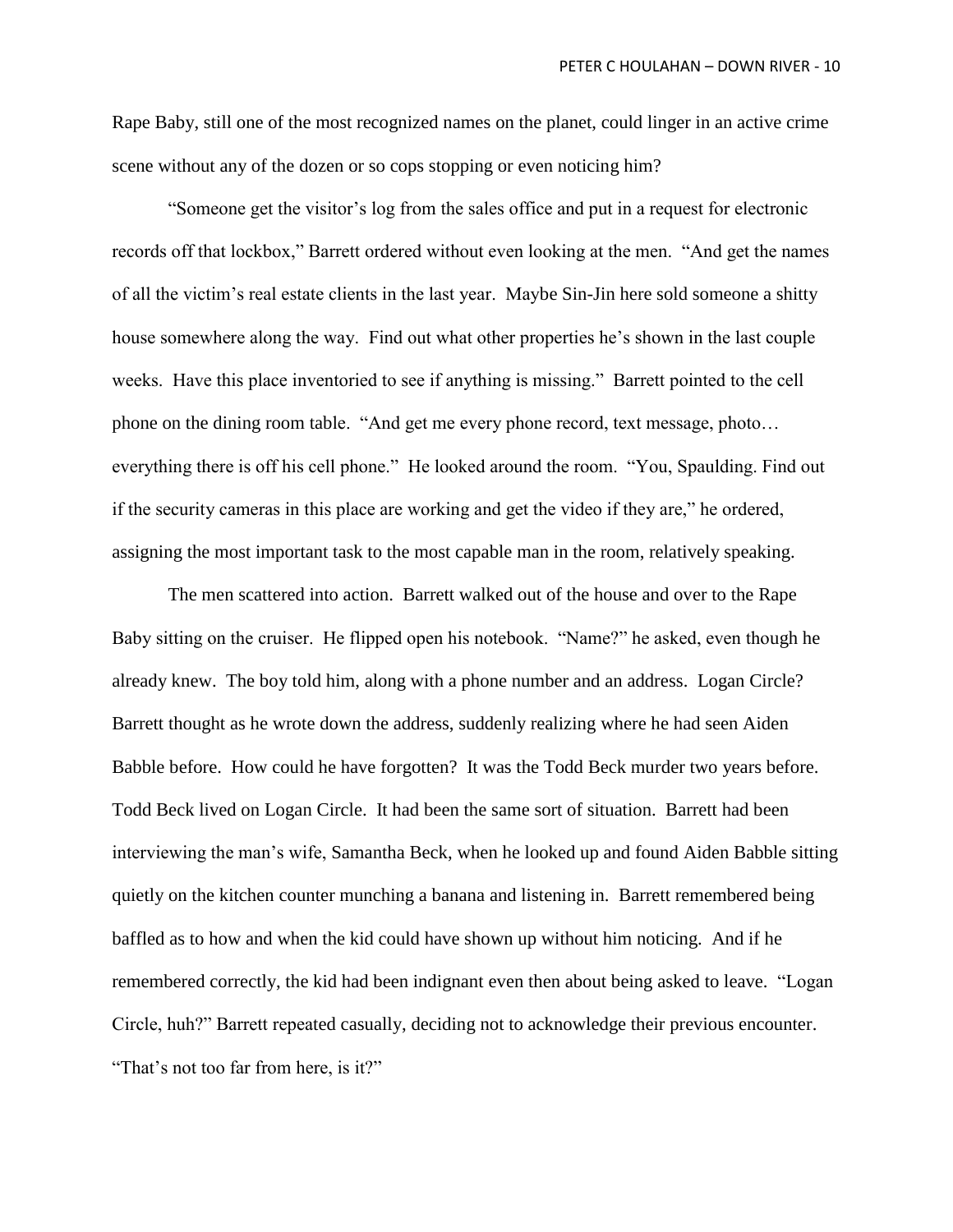Aiden Babble nodded up to a pair of rooftops visible at the top of a long wooded hillside about 100 yards away. "That's me right there," he said.

"So want to tell me how it is you found this body?"

Aiden shrugged. "I don't want to, but I will. I was passing through the neighborhood, went inside that model home and… bingo! Dead realtor."

Barrett waited, but the kid just smiled as though that explained everything. "What do you mean you were passing through and just went inside?"

"What do you mean what do I mean? I was cutting through and had to take a piss, so I went inside. How was I supposed to know Biggus Dickus was dead on the couch inside?"

"How did you gain entrance?"

"Gain entrance," the kid laughed under his breath. "You mean how did I get inside? Sliding glass door."

"Uh-huh," Barrett noted. Clever boy. "So you know him?"

"Everyone knows him. His face is all over town. Shit even comes in the mail with his face on it. Granted, he looks a little different than he did in there," he added, motioning to the model home.

"You mean real estate ads and all that?"

"Yeah. Hey, nobody does it better than St. John Barlow."

"Excuse me?"

The kid shook his head. "Just check out the first lawn sign you see him on, you'll know what I mean."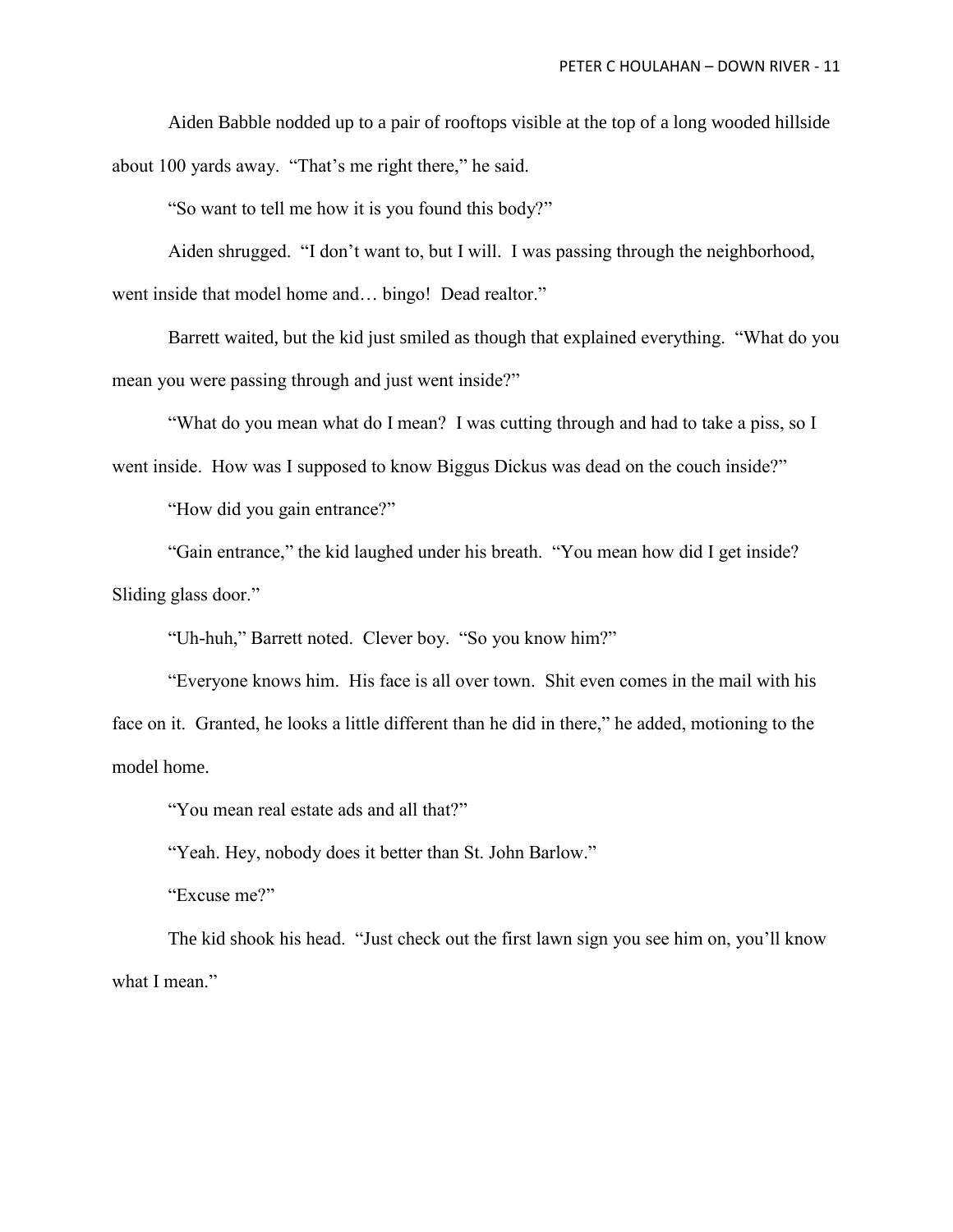Barrett tapped his pencil on the pad, deciding not to probe the comment any further. "If he's so well known, how come none of the officers know the correct pronunciation of his name?" he asked, genuinely curious.

"What, those guys?" Babble answered, motioning to the gaggle of cops outside the front door. "None of them live in town, can't afford it." He paused, watching them. "Besides, look at them. About a half a chromosome away from a mongoloid, every last one of them."

Barrett suppressed a laugh and then looked the boy over. "Nothing else I should know about this?"

"Nope."

"See anything else? Any idea who could have done this? Any knowledge about anything related to this?"

"I don't know shit about shit."

"Other than hanging around, you didn't touch anything in there, did you?"

"Nope."

"Alright," Barrett said, fishing around in the pocket of his sports coat and handing the kid one of his business cards. "Call me if you remember anything else."

The kid handed the card back. "I know how to find you," he said flatly.

Barrett gave him a long look. "You need to clear out of here now," he said.

The boy slid off the fender of the cruiser and saluted Barrett. "You are so absolutely welcome, Detective Barrett," he said, turning to amble his way down the street.

Barrett watched him go until the kid took a corner and disappeared. He shook his head, bent down and pinched up a tuft of grass and rolled it between his fingers absently, looking up and down the street. The Concord Ranch development was made up of orderly lines of houses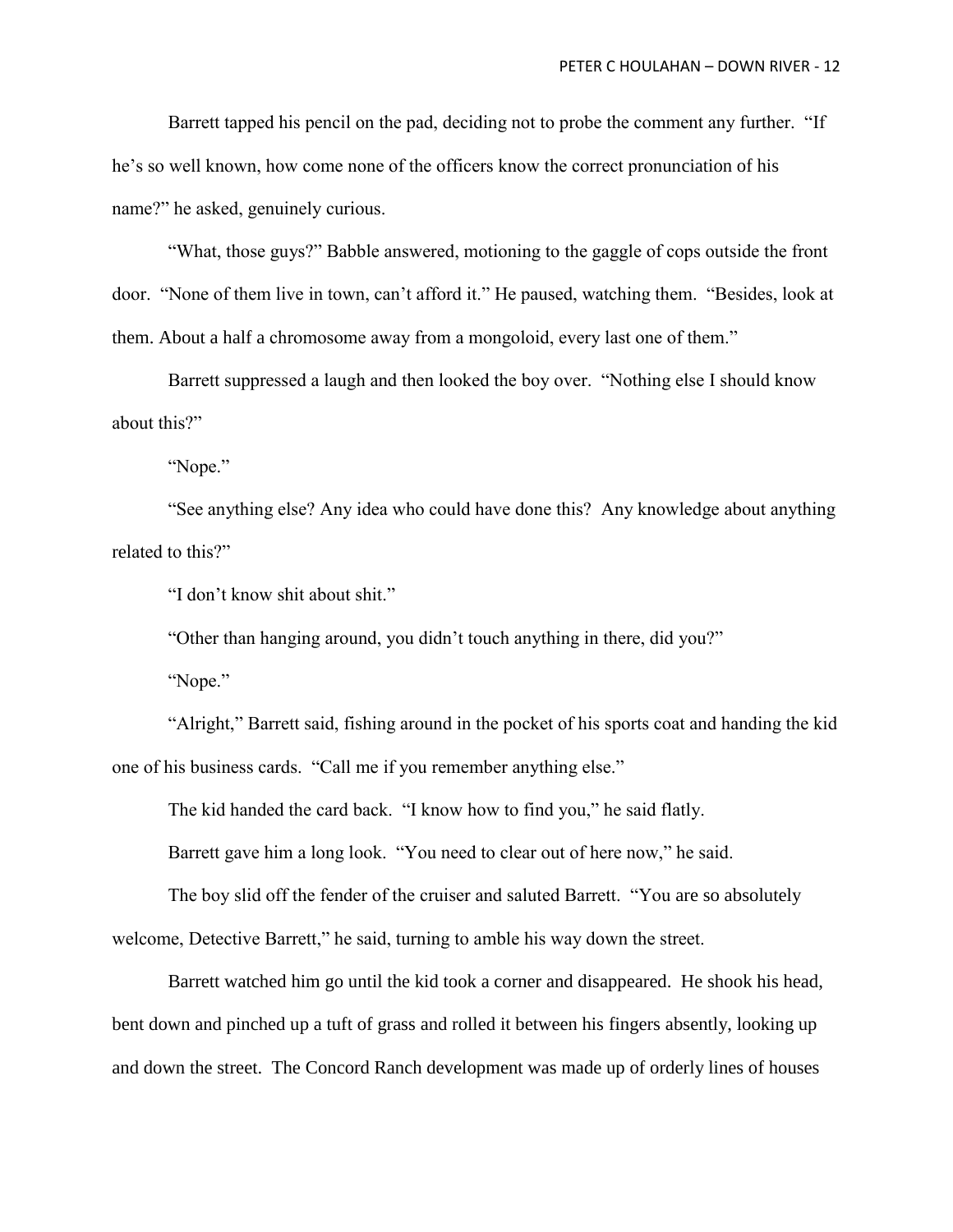with neatly mulched beds, buried power lines and white concrete drives. Barrett could see that the developer had simply alternated four or five models in the subdivision and plopped them side by side, the houses far more expensive than they were unique. The complete absence of any personal items in any of the yards – no toys, no cars, no bikes, no newspapers in the driveways, not even a garden hose in sight – lent the neighborhood a sterile, almost clinical atmosphere, as though it were the control group in some elaborate social experiment. It was a ghost town in reverse.

Barrett tried to conjure up something resembling compassion for the crime and the town at hand. He could not do it. He had seen heartbreak and death too many times before in Bridgewater. Daily. He was already suffering from compassion fatigue and was not going to use what little of it he had left on the occasional death and sadness visited upon the privileged folk of Down River. They sure did not seem to give a shit back, either, sucking up law enforcement resources from the bigger city and prioritizing even their most victimless crimes over anything that happened in Bridgewater. What was the quote? "One death is a tragedy, a million is a statistic." To the people of Down River, anything that happened in Bridgewater was clearly just a statistic.

But then again, even Barrett had become mostly desensitized to the anguished mothers yowling over the bodies of their dead sons, the beat-up girls always telling him, "but I love him," and the endless tossing of young black men into jail. He had long since removed all moral decision making out of his police work. There were no such things as "mitigating circumstances" or "letting it slide" with Detective Clyde Barrett any more. If they did the crime, they did the time. A simple "if, then" equation: *If* you fuck up, *then* you go to jail. It didn't matter if you were stealing a canned ham to feed your starving baby or if you shot the local drug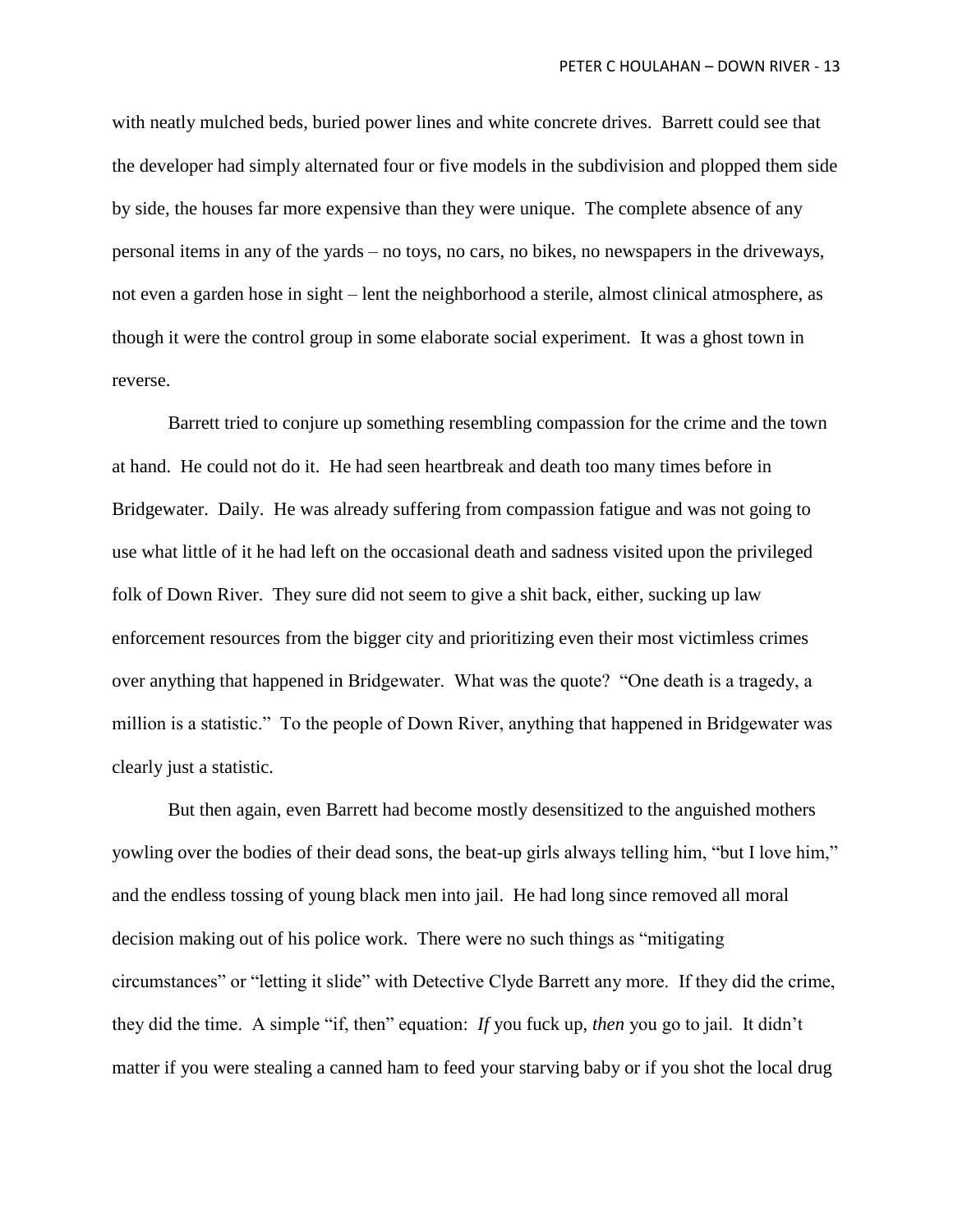dealer for selling an overdose to your son. He took them all down. He didn't have the energy to parse through the morality of people's actions any more. It was pure emotional selfpreservation.

A news van pulled up, *Live on 5 News!* airbrushed across the side, the little broadcast dish mounted on a pole telescoping into the sky. Plump and stumpy-legged local television reporter Hank Dash Reporting! climbed down from the passenger side in his familiar crime scene attire: open collar, shirt sleeves strategically rolled up high. The look was carefully calculated to imply that Hank Dash Reporting! was no mere spectator, no common reporter, but that Hank Dash Reporting! was part of the story itself, right in there mixing it up with all the misery and gaping exit wounds. Dash had been a ubiquitous television presence in the lives of local residents for so long that a derivation of his rather pedestrian tag line – "This is Hank Dash Reporting!" - had, at his relentless insistence, become his accepted full name. He had become… Hank Dash Reporting!, complete with exclamation point.

None of these things bothered Barrett all that much. He knew that news was packaged and marketed and no longer merely reported. What bothered him about Dash was that his happiness quotient seemed to be in perfect one-to-one correlation with the sheer awfulness of the crime. The sadder it was, the happier Dash became, his utter delight dimmed down only for as long as the camera light was on. Barrett had long ago concluded that all local on-air reporters were clinical sociopaths, but none more so than Hank Dash Reporting!

Dash bee-lined towards Barrett, trying to disguise his eagerness by mixing a little sissy skip into his step. He shot a coast-is-clear glance in each direction, barely able to contain his glee. "Death in Down River!" he said, air quoting around it. "How much fun is this?"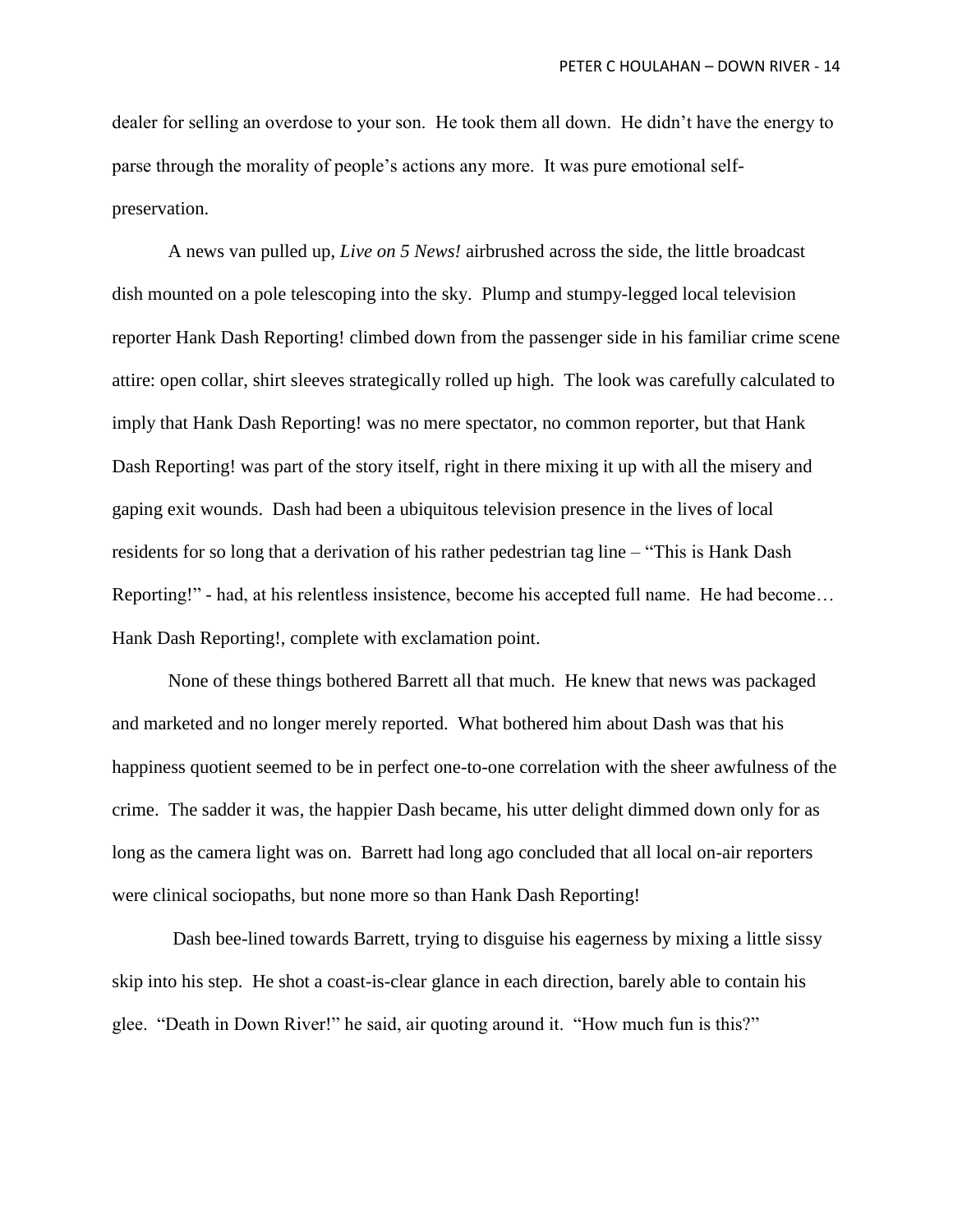Even to Barrett, Dash's up-beat, game-show host chatter always felt grotesquely incongruous with a homicide scene. "Yeah, all kinds of fun," Barrett said without enthusiasm.

Dash leaned in conspiratorially. "I hear he's got a huge weenie," he said, with a lighthearted lifting of the eyebrows.

"Who told you that?" Barrett asked.

"The Rape Baby, who else? Just saw him walking down the street over there. Kid knows fucking everything about everything in this town."

"Apparently," Barrett sighed.

Dash waved his cameraman over. "What do you say, Detective, can I get a few on-air quotes from you?"

"Fuck no," said Barrett. "You know better than to ask, Hank."

"I don't get it, Barrett. You've got to be the only person in America who isn't desperate to get on television."

"No good can come of it," Barrett said. "Anyhow, you know the routine: You need to talk to the Down River Police Chief for any official statements on a crime in Down River."

"Yeah, great, that fucking moron," Dash muttered under his breath. "He's so obsessed with his highway sign hacker that I doubt he even knows this shit is going on." Hank Dash Reporting! scrambled off and went about his business setting up the remote, going so far as to jump into several of the Down River police cars himself to re-park them in the middle of the street at odd angles, doors flung open, roof lights twirling, in order to give the scene a greater sense of alarm and panic.

Barrett watched in amusement and then flipped open his notebook and made a list, but he already knew what he was going to do. He'd get a warrant, search The Dead Realtor's home, go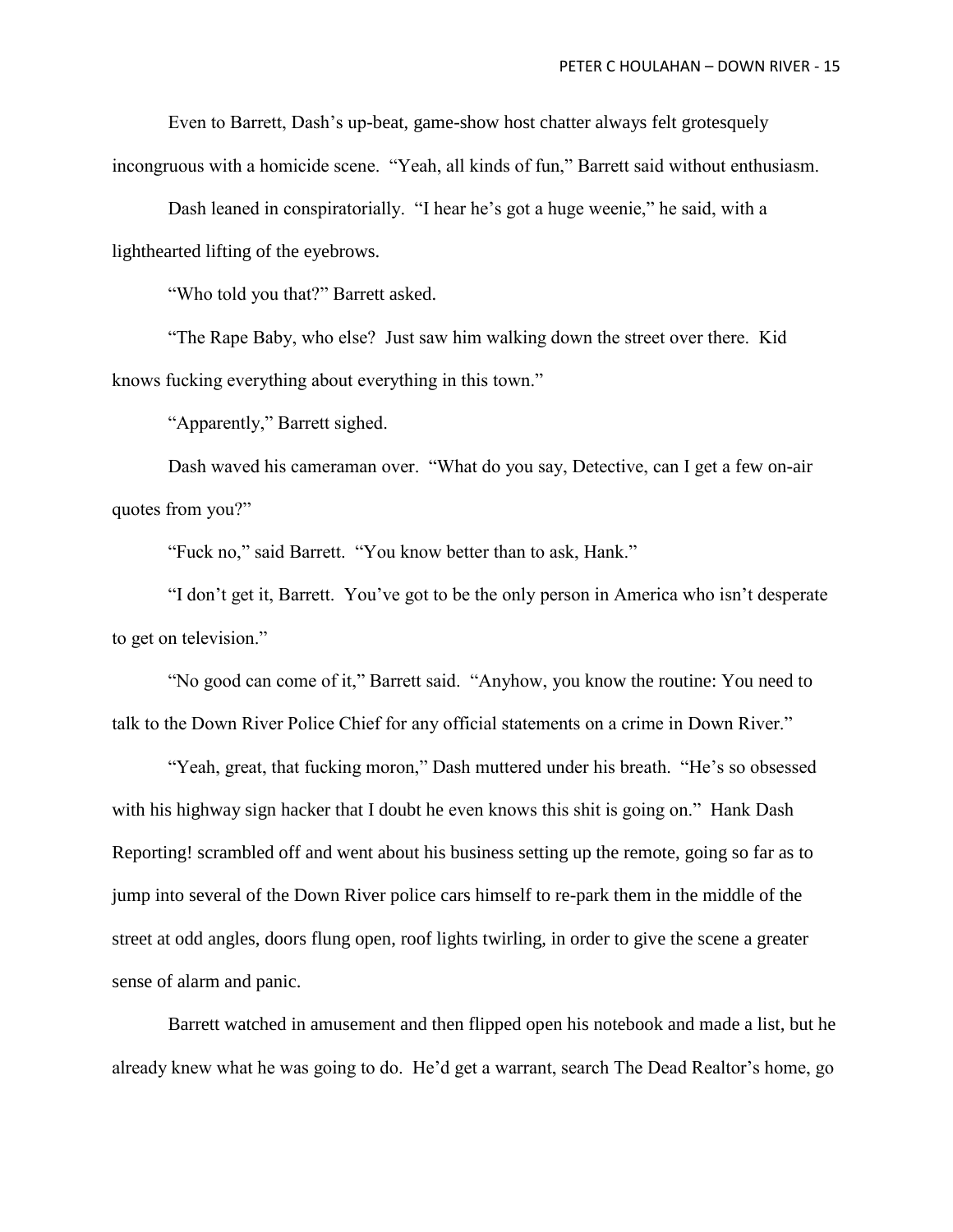through his computer, make a list of clients and acquaintances, and then, one by one, start scaring the shit out of them to see if something might shake loose. He'd startle them with loud knocks on their doors; stand a little too close when interviewing them; lock eyes when he asked them a question; walk around their living rooms casually picking up their shit; interrupt them when they tried to answer. He'd watch their hands tremble, develop stutters, use the wrong words, contradict themselves in consecutive sentences. Barrett found it all vaguely entertaining.

Officer Spaulding came out of the house and stood at the curb puzzling over the cop cars suddenly scattered all over the roadway with their doors wide open and light bars whirling.

"Where's your chief this morning, Spaulding?" Barrett asked the confused policeman.

"He's got some sort of computer expert in today. They're trying to find out who's been hacking into the message signs on the parkway."

Barrett had to clear his head after that bit of news. The Chief of Police couldn't make the one homicide of the year because he was… What?

Officer Spaulding suddenly seemed to comprehend the absurdity of what he'd just said. "It's a really big problem," he said defensively. "Some hacker keeps putting up prank messages on our electronic highway signs."

Barrett motioned at the homicide scene around him. "Murder," he said simply.

The cop grew anxious. "It's getting to be a dangerous situation," he stammered, apparently unwilling to admit the obvious: his chief was indeed a fucking moron. "I mean, it's very distracting for motorists. The messages are starting to get really, you know… Rude!"

"Rude?"

"The one yesterday said, 'What Now Bitches?'"

"My, that *is* rude," Barrett said. "What does it mean?"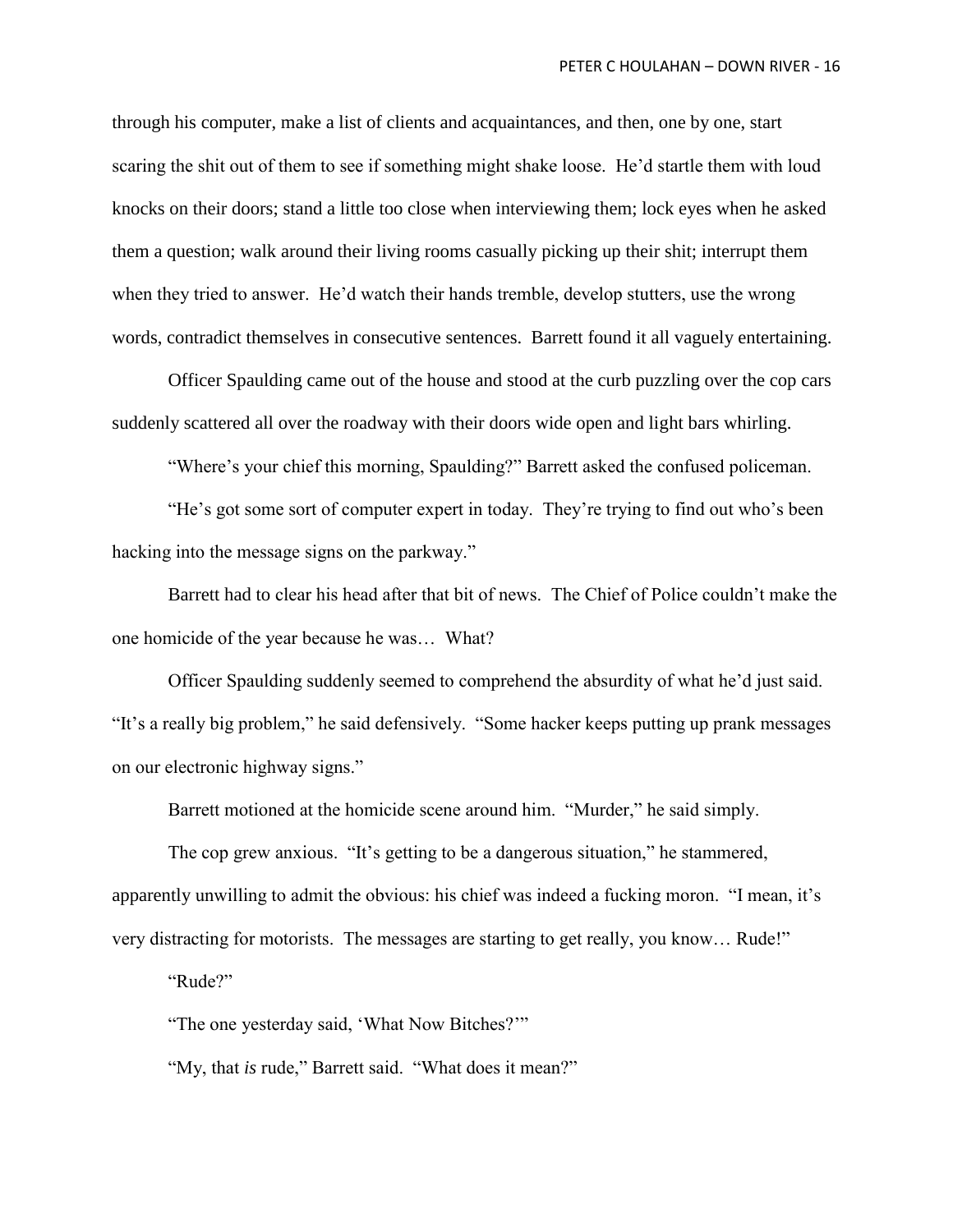The cop shrugged. "Nobody knows."

"Well, one certainly cannot be expected to tolerate that sort of rudeness in Down River." Barrett said sarcastically. He scratched his head and looked back at the model home containing The Dead Realtor. "You know who else is a very rude person?"

Spaulding followed Barrett's gaze to the model home and then anticipated the answer. "Uh, the guy who murdered St. John Barlow?"

Barrett patted the young cop on the shoulder. "Bingo, Spaulding. Bingo."

"Hey Barrett," Hank Dash Reporting! interrupted them, calling out from where he was making his final adjustments in front of the camera. "Wouldn't you say the people of Down River are '*Shocked*' over this murder?"

"No," said Barrett. "They don't even know about it yet."

"And wouldn't you say that police are '*Baffled*' by this crime?"

Barrett shook his head. "Not in the least."

"Excellent," Dash nodded, lining himself up in front of the camera with the scrambled police cars as backdrop. The cameraman counted it down. "We're on in three, two, one."

Dash lit up. "Police are baffled and a small town in shock over an apparent homicide that took place in the model home just behind me…"

Barrett watched, amused. He no longer expected the truth from anyone. Dash yammered through his live report filled with inaccuracies and irresponsible assumptions.

"From the town of Down River," Dash concluded his remote with a dramatic pause before his signature sign-off. "This is *Hank Dash Reporting!*"

The cameraman lowered the camera.

"Nice," said Barrett.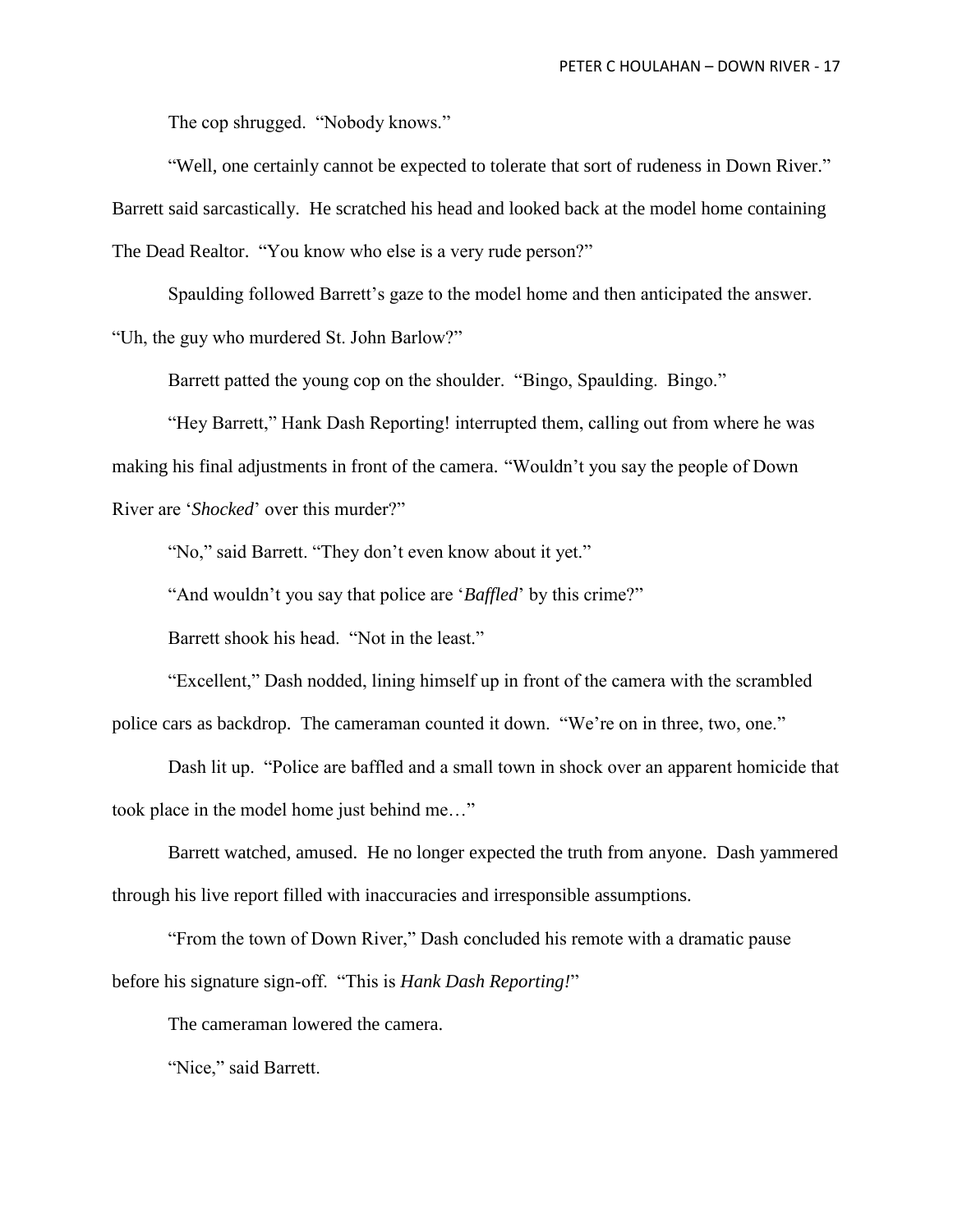Dash grinned. "Fucking Down River," he said, summing the whole place up with contempt.

"Yep," said Barrett. "Fucking Down River."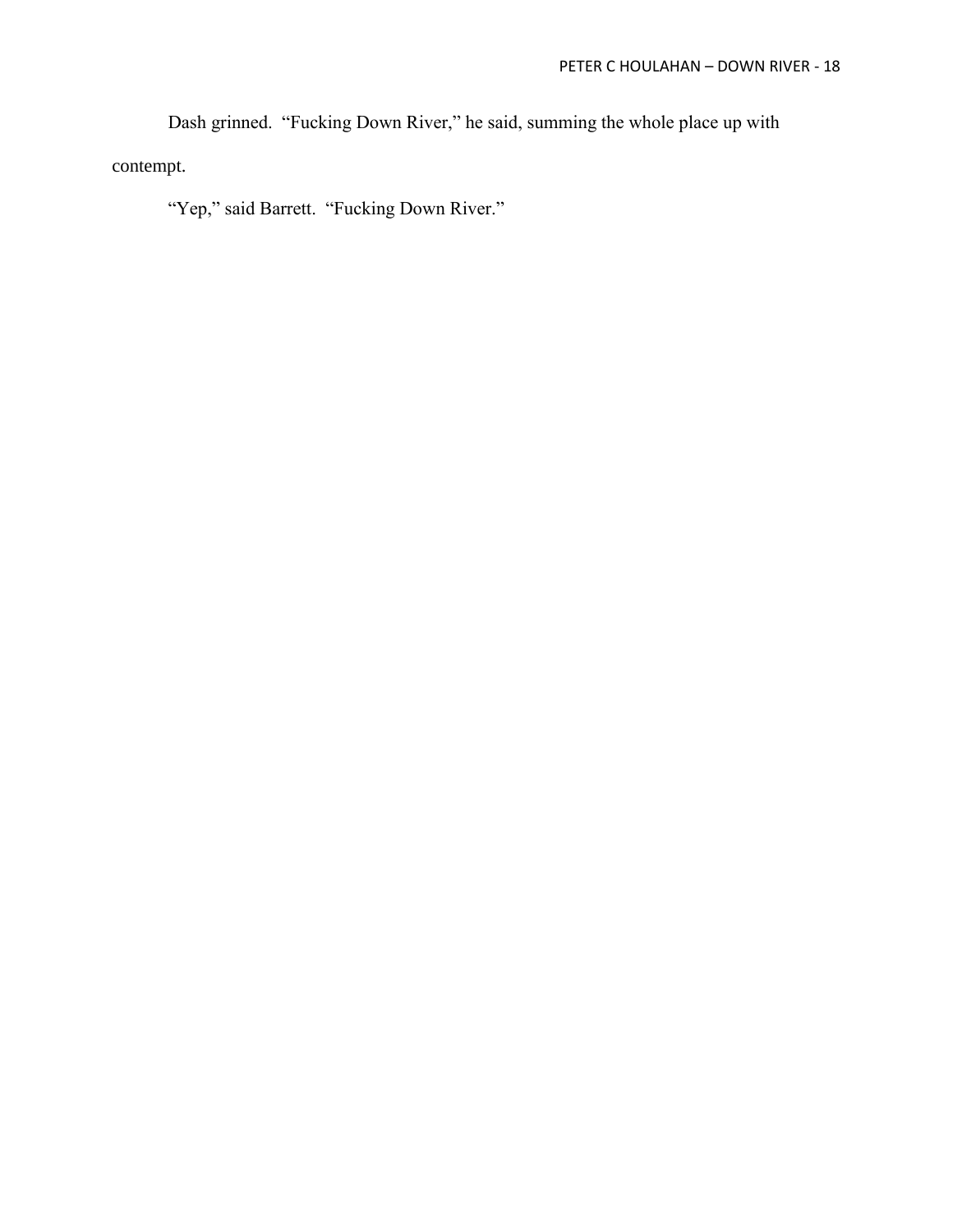## CHAPTER 2 -- SAMANTHA

The Widow

## **THURSDAY (the day before)**

There seemed to be a low sizzling sound in the room, like a fuse burning down. Samantha knew it was really just in her head. It was the sound of her losing her temper. She did not have the patience for this sort of skirting around the issue any more.

"So really what you are saying is he's weird, right?" she said, dropping the evaluation report back onto the table.

There was a confirmatory silence in the room before the school principal waded in. "Weird is not a word we like to…"

"Oh please shut up," she snapped, not really caring that she was shitheading the man in front of his own staff. She just could not take another semantic psycho-sterilization by that man. She had developed a firm dislike of him, a bureaucrat whose only purpose seemed to be to obscure the meaning of words. The man did not protest. A banner hanging across the wall above their heads read, "EVERYONE DESERVES RESPECT," but the principal, teachers and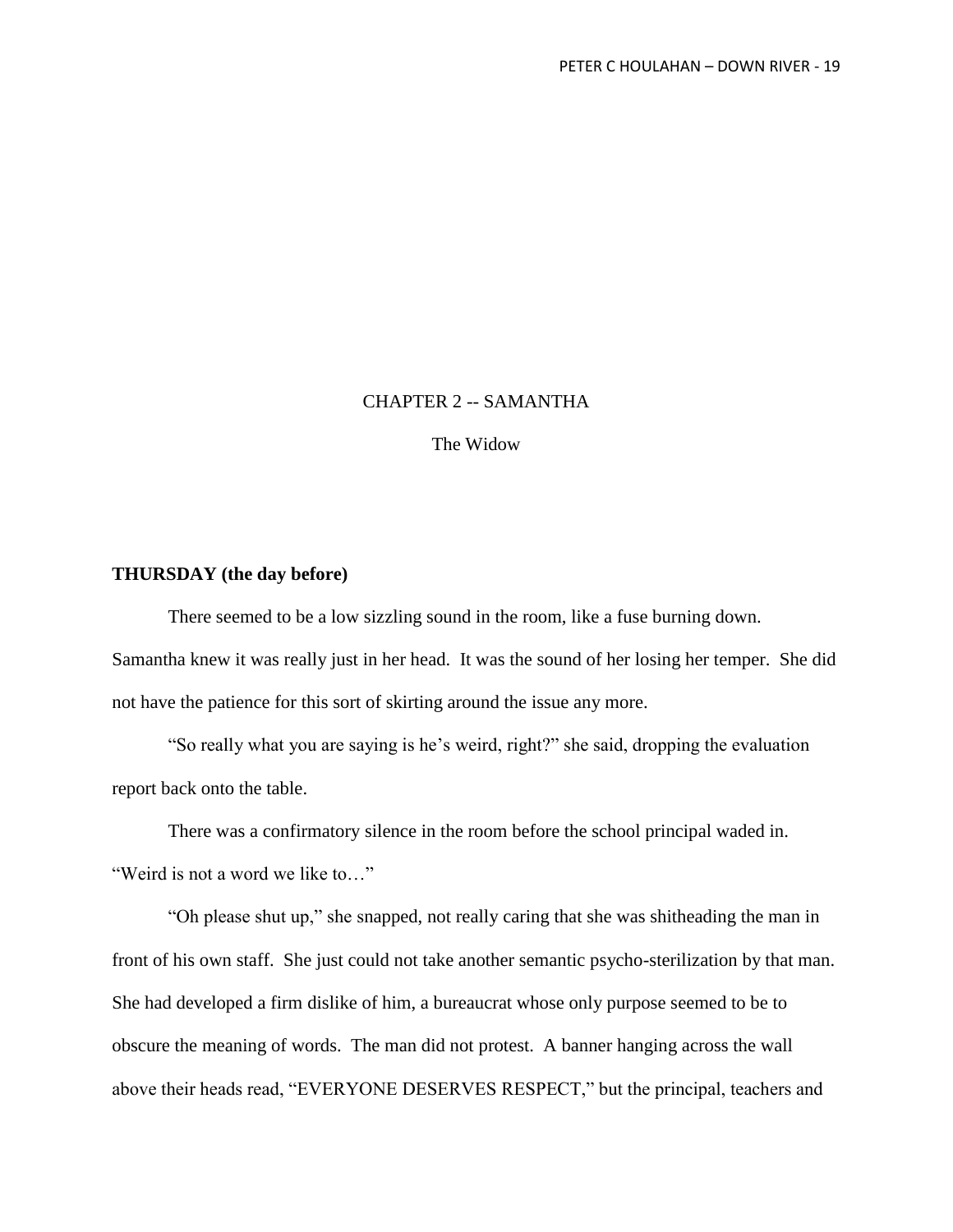school psychologist in the room seemed to understand that reprimanding Samantha Beck for that violation right now would be a very, very bad idea.

She tapped the report. "I mean, really, what am I supposed to do with information like this?"

She knew she was not being fair to the team of educators in the room. It was like taking a swing at the doctor when he informs you of your malignant tumor. But the truth was, she didn't really care. When she and Todd had first moved to Down River from The City, he had made her swear she would exercise patience with her new neighbors. It didn't last. It was the way they circumnavigated subjects, chose their words for maximum inoffensiveness, and lingered at the deli counter wondering whether they should have non-fat or low-fat cream cheese on their bagel that day. These people just wore her out. She had lived her whole life in The City with doormen who let you know when you were getting fat and deli workers who told you to "figure it out, lady, it ain't that hard," at the slightest hint of indecision. Even as a defense attorney, she preferred to litigate in the courtrooms of judges who halted lengthy and obtuse discourse with a sharp, "Get to the point!"

"So he's a little eccentric," she went on, determined to protect her son from any categorization or labeling she knew he would end up wearing the rest of his educational life. "Stop trying to pathologize him; he's only six years old, for god's sake."

There was another pause. "I'm sorry, Mrs. Beck, but the results of the evaluation clearly put Jackson on 'The Spectrum,'" the school psychologist weighed in carefully, as if fearing Samantha might stick a pencil in her forehead upon mention of the word.

Not the fucking dreaded *Spectrum* again. No one even added the word "autism" to it anymore. It was just *The Spectrum*. Samantha almost expected ominous organ music to fill the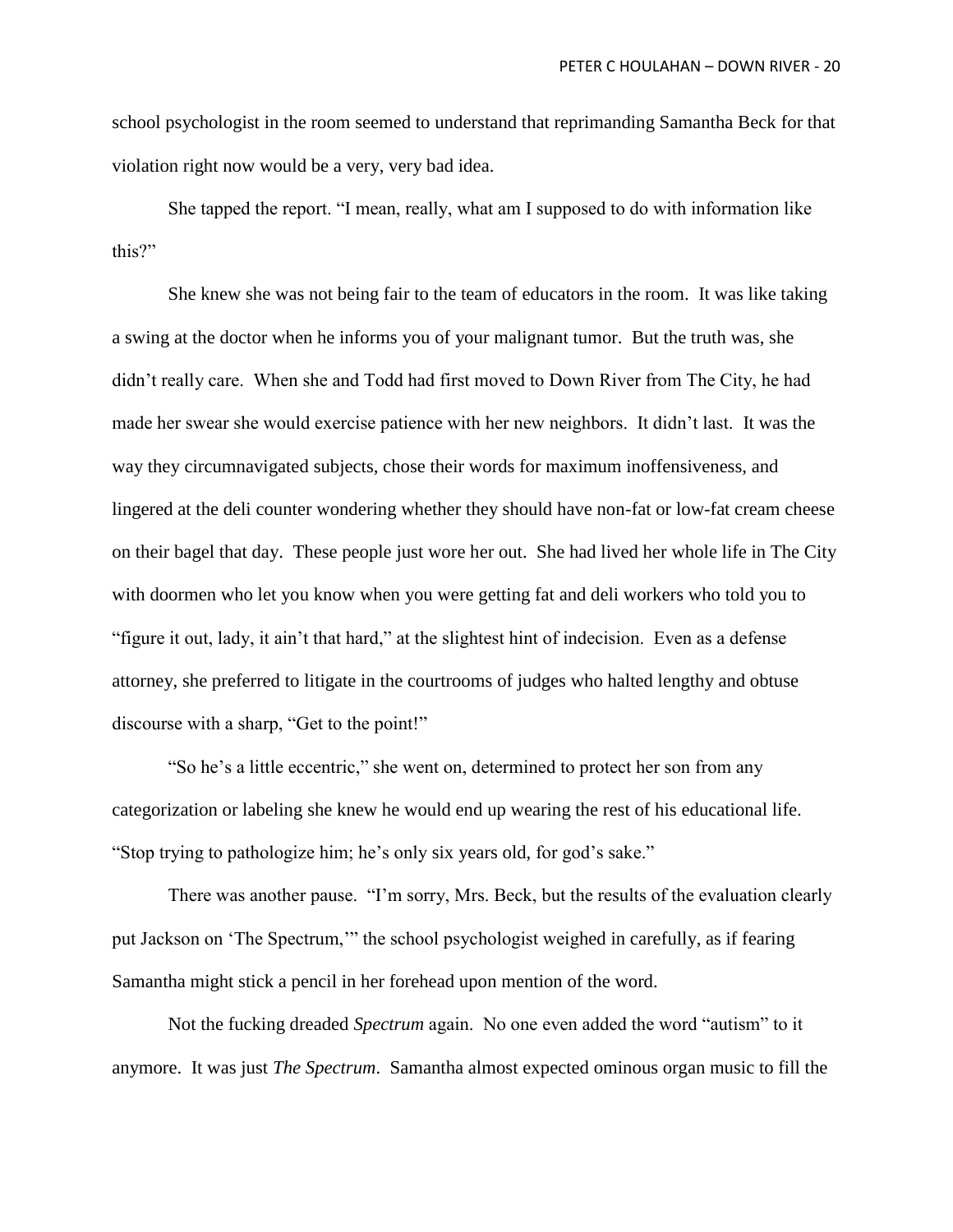room when people said it now. "So what, now he has to eat lunch with all the other weirdos?" she shot back, knowing full well that he already did.

The psychologist physically recoiled in her chair. "That's not what being on The Spectrum means."

Samantha waved the woman off dismissively. "Then why don't you people get to the point and tell me what we are talking about here."

"We are trying to define settle on an assessment,' Mrs. Beck," the principal answered, clearly irritated now. "So we can decide upon  $a -$ "

"I do not agree with your assessment," Samantha cut in, briskly tapping a fingertip on the table top. "That's for the record. I do not accept your assessment."

The man blinked, composed himself and went on. "So that we can place Jackson into the best environment for his—"

"Whoa, whoa, whoa. What's this *'placed'* and *'environment'* shit?" The room was silent. The school representatives looked at each other nervously, none of them wanting to be the one in Samantha Beck's line of fire when they dropped the bomb on her. Samantha straightened up in her chair and fixed a glare on each of them in turn. "You're talking about sending him to another school, aren't you?" There was a long silence. "I do not consent to that. Is that clear?"

"This is not a court of law here, Mrs. Beck. We are not required to get your consent," the principal said, giving Samantha a vaguely sardonic smile. Big mistake.

Samantha copied the same smile back at him. "But you will find yourself in a court of law if you are not very careful."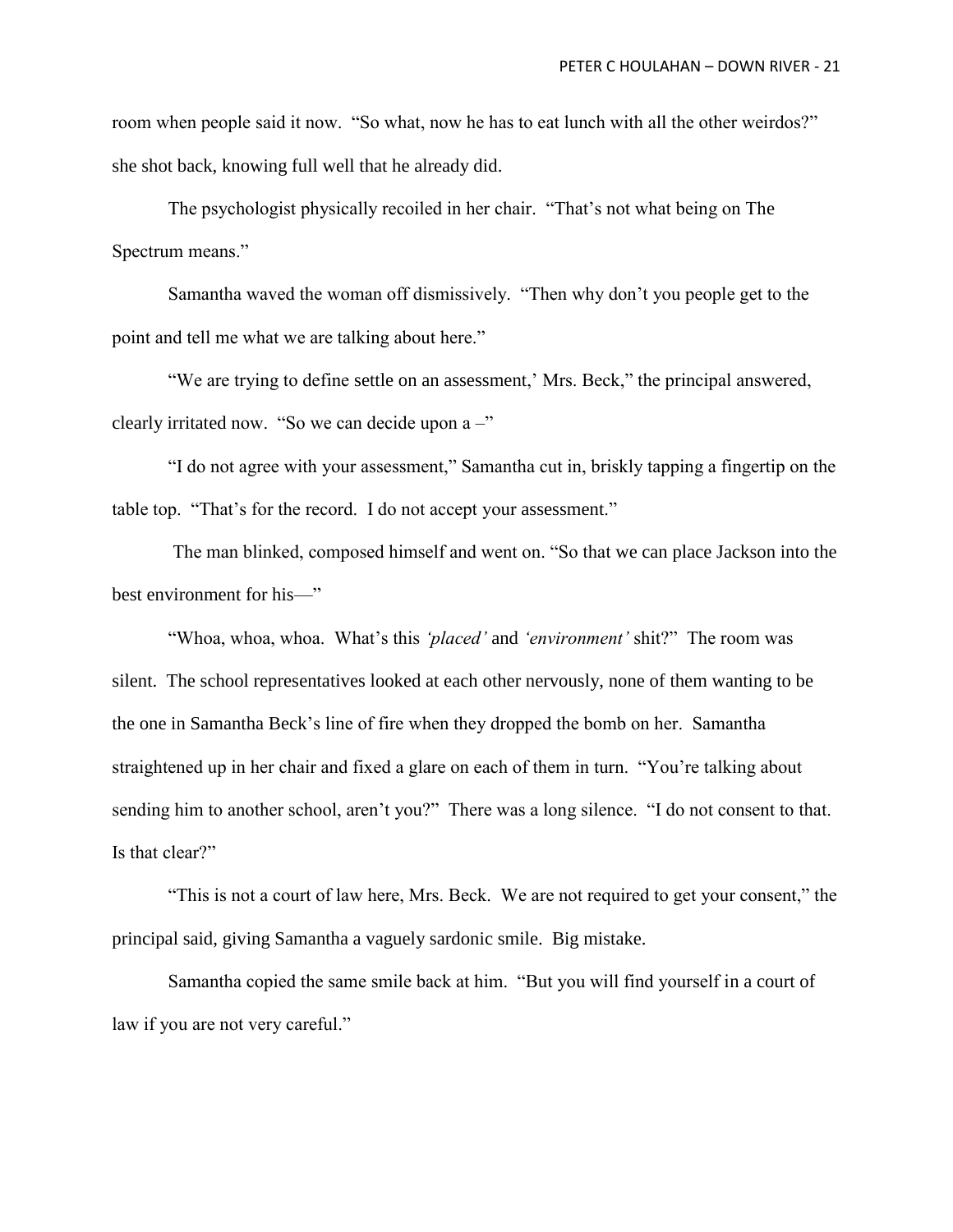Jackson's teacher bravely stepped into the breach to avert a snarling dog fight between the two. "We think a special needs environment might be beneficial so that  $-$ "

"How did he score academically?" Samantha challenged, already knowing the answer.

"Outstanding," the woman admitted.

"Great, then we're all done here," Samantha said. She stood up from the table and lifted her heavy briefcase bag onto her chair and began shoving her pen and notepad into one of the outside pockets.

"It's a socialization issue, Mrs. Beck," said the principal. "He needs to be in an environment with peers who will be less, uh, judgmental of him."

"Judgmental?" Samantha said, continuing to pack up her briefcase. "If he's being bullied, it's your job to stop it. Zero tolerance for bullying, that's the post-Columbine policy, right?" She slung the bag over her shoulder and picked up the report. "As far as I'm concerned, this discussion is over, you hear me?"

The man let out a dismissive puff of air. "Maybe it would be best if we had Jackson's father here too for this discussion."

Samantha froze staring at the man in disbelief. She heard someone in the room whisper, "Oh, shit." She let out a breath, gave a tight smile and nodded. "Yeah, I'll get right on that."

"Okay, Okay," Jackson's teacher said, raising both hands in mediation and surrender. "I apologize, Mrs. Beck. Maybe everyone here is not completely up-to-speed on your, you know, situation."

Samantha looked around the room. "No, really, someone want to set that meeting up?"

The principal shrugged. "I was only suggesting we might be able to get a better consensus if—"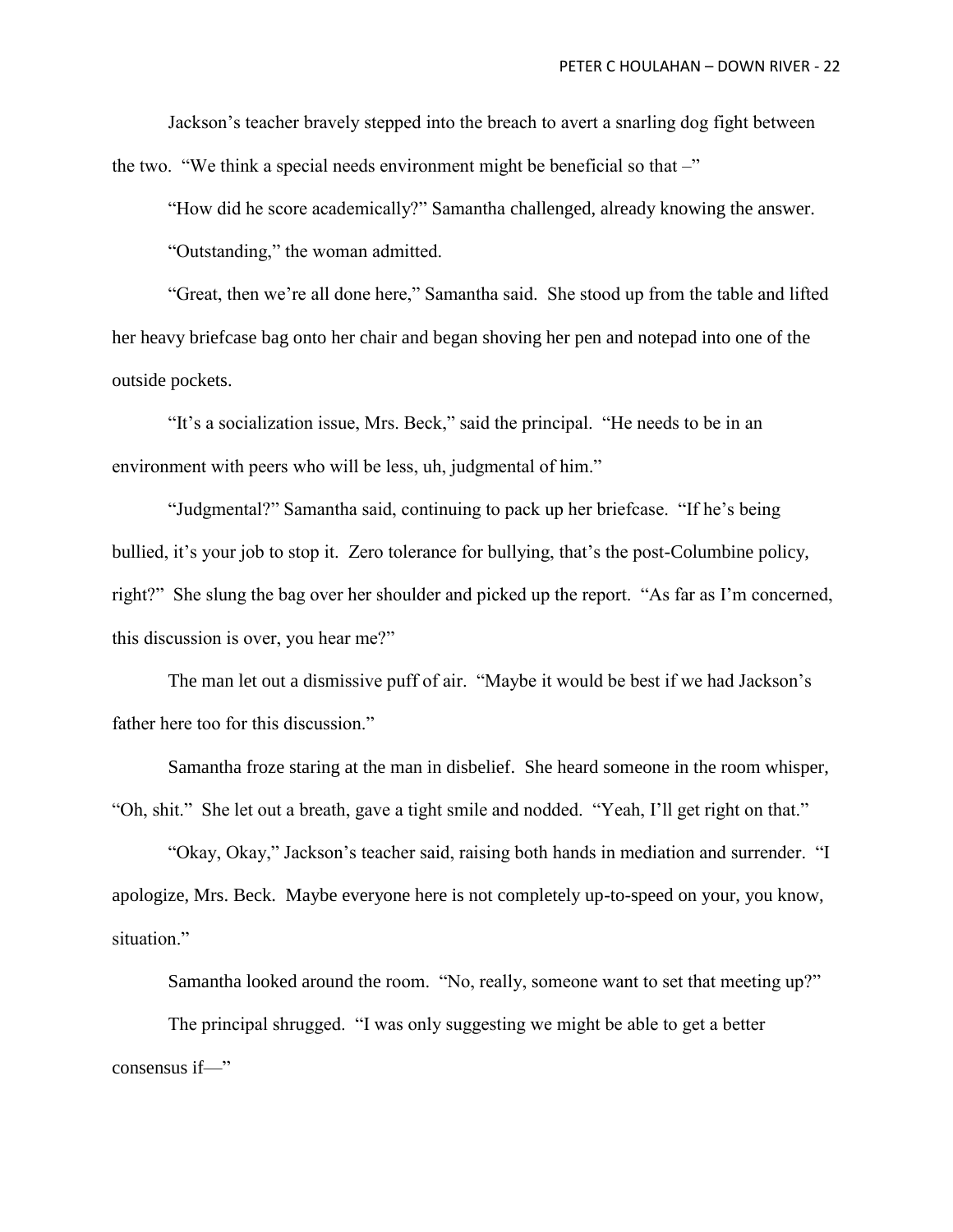"Bill. Bill," the school psychologist cut in, a tremendous urgency in her voice. "Please, let's just end this now. Mr. Beck is no longer in the picture, so, so..."

The principal started to say something, but then stopped, sensing that he may have committed some enormous error somewhere along the way.

Samantha turned to leave.

"Mrs. Beck?" Jackson's teacher called out to her just as Samantha was opening the door. Samantha turned back, still holding the door open. "How much does Jackson understand about what happened to his father?"

A silence descended upon the room. The sound of the air conditioner suddenly seemed like a roar. "You mean how much does a six year old boy understand the concept of murder?" She held up the evaluation report with one hand in front of her as if displaying a royal proclamation. "What do you think?"

The woman nodded in understanding. A look of horror and confusion appeared on the principal's face while the others looked down at the table or moved their pencils around, anything to avoid eye contact with the widow of a murdered man, the mother of a screwed up child.

Samantha shoved the report into her briefcase bag. "But then again, who really does?" she said, letting the door swing shut behind her as she left.

Samantha walked out to the playground to find her son and take him home. It was just past 1:30 and the lower grades were letting out. Children scampered past with their backpacks, laughing and running to meet their parents, climbing onto buses, or scaling the big log huts on the playground set. At the edge of the playground Samantha could see Jackson by himself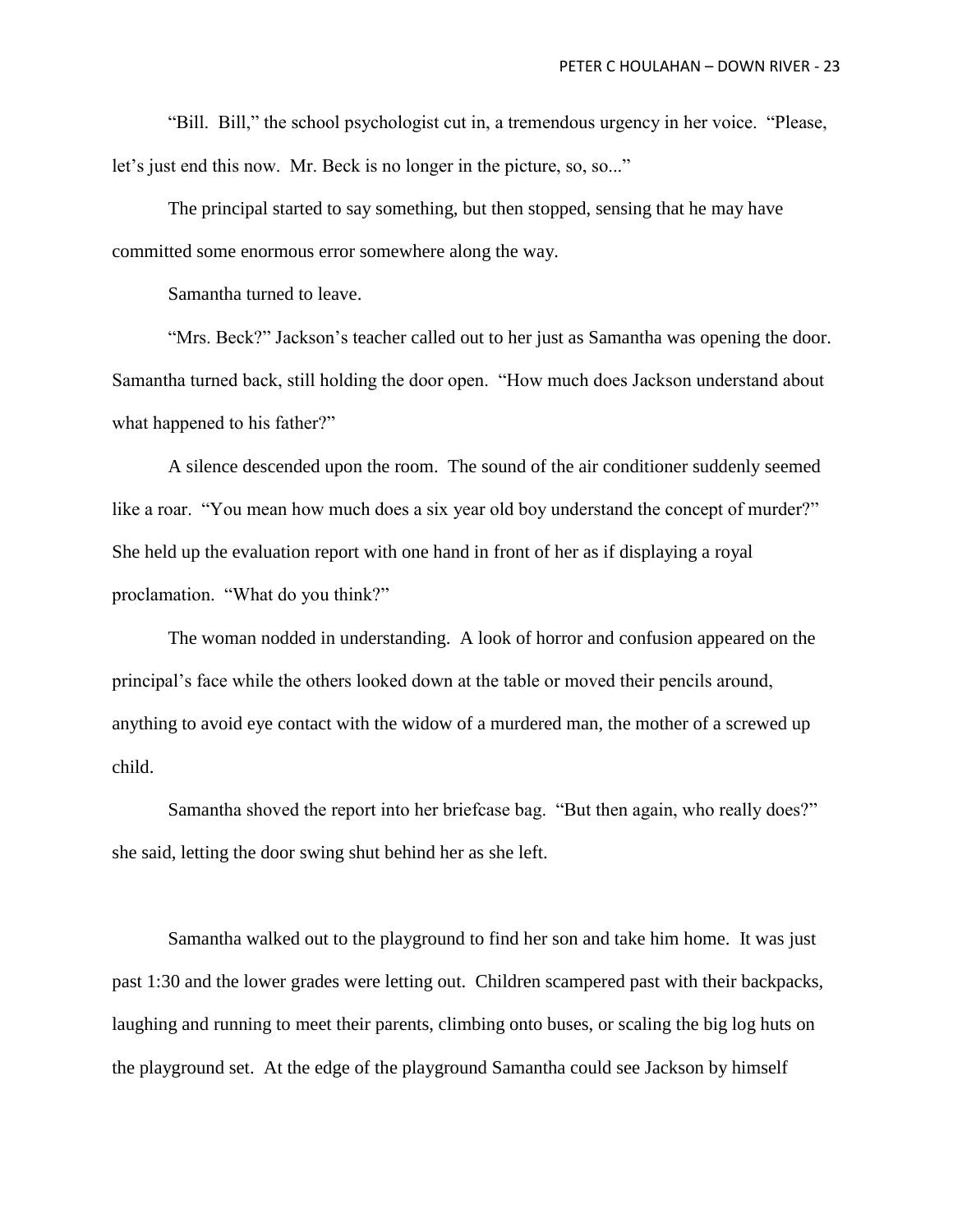pretending to vacuum the grass with the flat backside of a big, plastic rake he had gotten from the kindergarten area. "Hoovering," he called it. He moved in long, sweeping thrusts, extending his arm far out while gracefully going up on one foot just like he had seen Wilma Flintstone do it on Boomerang Channel reruns. Even from that far away, Samantha could see he was making those strange vacuuming noises of his. Vacuum cleaners. Hoovers. His enduring obsession. Every conversation, every game, every… thing, always looping back around to the subject of vacuum cleaners. Samantha shook her head slowly. "Shit," she said, under her breath and then set off across the field to get her son.

Samantha had never been able to mitigate the emotional anguish that scenes like this elicited in her. The pure sweetness of the boy and his simplistic joys were always mixed with the menacing probability that it would be that very innocence and these endearing eccentricities that might eventually lead him to a life of perpetual sadness. She wondered how he was going to feel when he finally figured out that the vacuum cleaners that gave him such pure happiness were also the cause of the derision and rejection inflicted upon him? What sort of bewildering confusion and hurt will he experience when he finally understands that the damn machines have betrayed him? He seemed to have emerged from the death of his father scarred but not defeated, but Samantha knew the boy might not make it through the betrayal of the vacuum cleaners nearly so well.

Samantha watched him as she approached. Each time Jackson finished vacuum-raking a geometric area of grass, he stepped back and examined it, his hands shooting up to briefly flutter in front of his face. Just a quick flashing of the hands and then back down again. Most people would not have noticed it. At least not at first. But if he became anxious or frightened or especially excited, the motions became prolonged and exaggerated and very hard to miss. She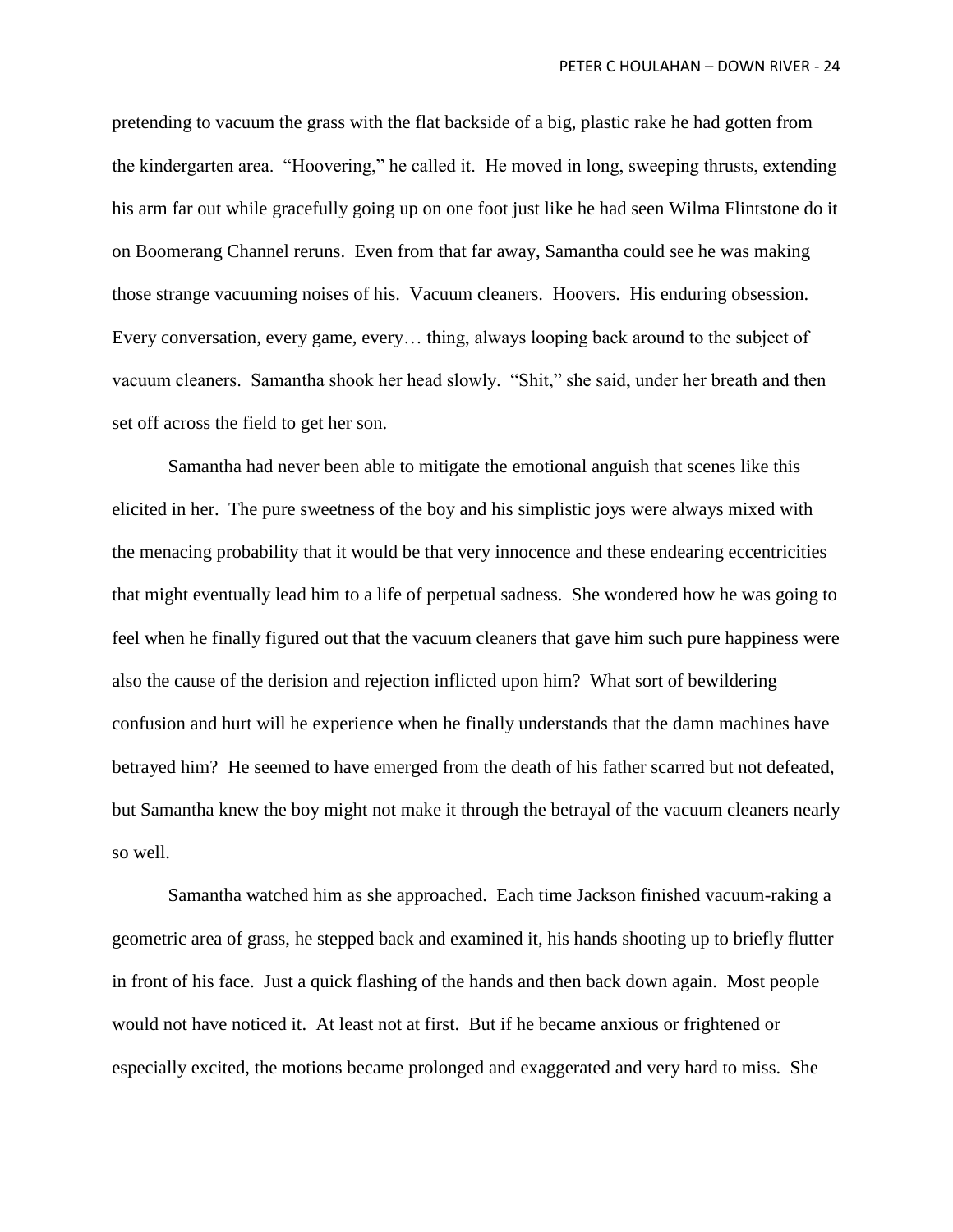knew the fluttering was just the way Jackson fended off all strong emotions, good or bad. He had started to do it almost precisely from the moment he first understood that he would never see his father again.

He was deeply focused on his task and didn't see her until she was close to him. He looked up and smiled. "Oh, hi Mom," he said, cheerfully. He went on with his Hoovering. "I'll be done with this task in just a second. Just have this area over here to finish up."

Samantha knew better than to tear him away from one of his "tasks" unless she absolutely had to. He did not do well with abrupt transitions of any kind. Her life with him was a series of pre-warnings - Jackson, 20 minutes and then we have to… Jackson, ten minutes and then… Jackson, five minutes… - and then waiting him out until he was ready to go on to the next thing. Rushing or forcing him usually resulted in meltdowns and pitched battles that were never worth it.

She sat down on the playground bench and waited and watched the boy, refusing to look in the direction of the parents and other children for fear she would find them sneering or snickering at the sight of him. She remembered the school evaluation report in her hand and decided to flip through it while she waited. She scanned the sections: "Background." "Testing." "Interpretation of Results." She paused at "Summary & Analysis" and skimmed through it, unable to bring herself to read it thoroughly, not really wanting to know. The words and phrases jumped off the page, snapping at her with jagged teeth. "Atypical behavior." "Low level eye contact." "Disconnected." "Difficulty understanding emotions." "Underdeveloped empathy." "Atypical hand gestures." "Obsessive interests." "Socialization difficulties." "Atypical vocabulary." "Vulnerable to…" "At risk for…" "In danger of…" "Cannot rule out…" "Special needs." "Classification." "Categorization." "Atypical, Atypical, Atypical…"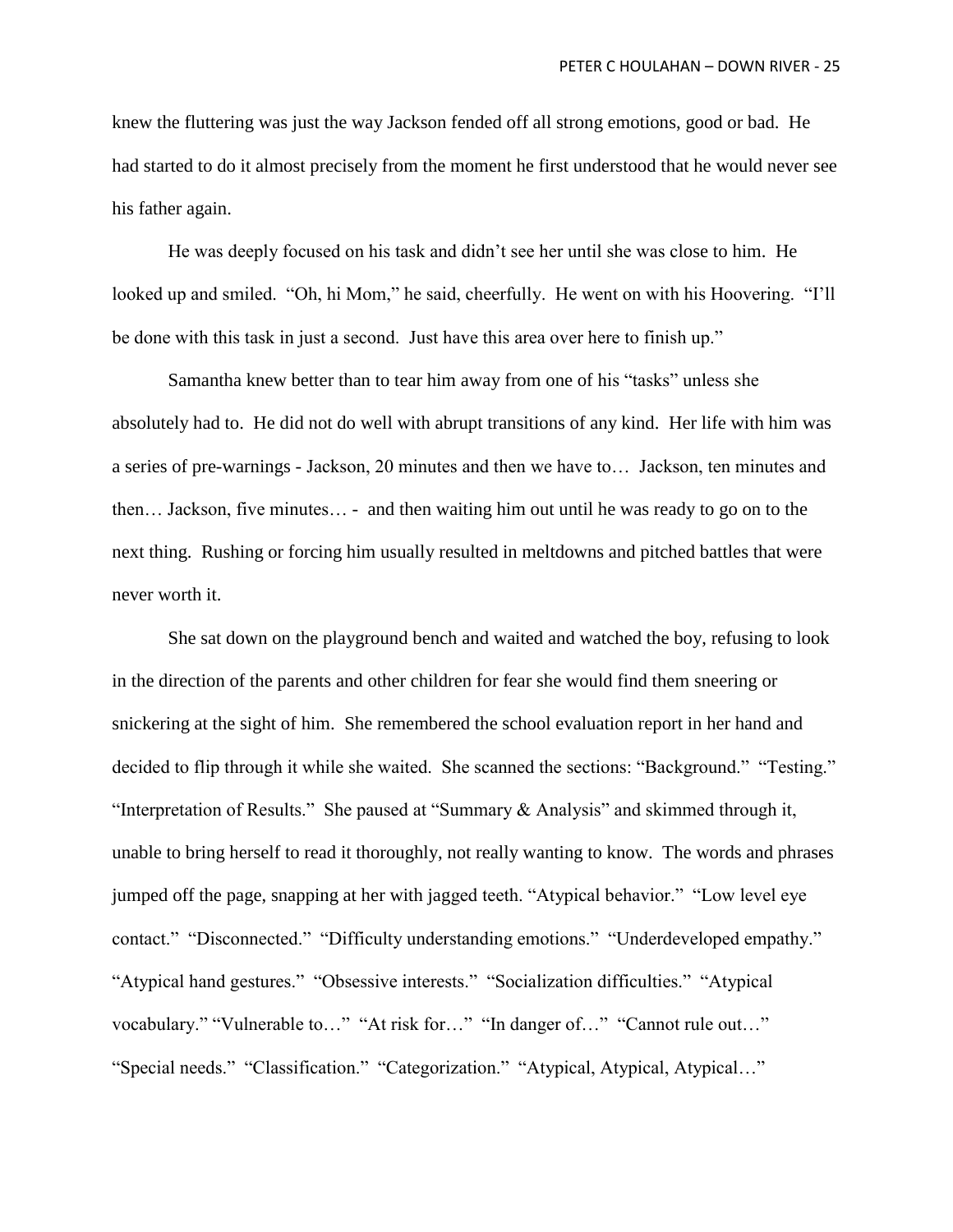Right when she'd had enough, there it was, afterthoughtishly dropped in near the very end of the report: "Indicated – Autism, Not Otherwise Specified."

She lowered the report slowly and looked at Jackson Hoovering his carpet of grass. Those fuckers. Okay, so it was not a shock. Okay, so she knew she had been avoiding it, denying it through willful ignorance by refusing to follow up, to read up, to acknowledge the presence of the nebulous Spectrum looming over him like a fog waiting to swallow him into its misty innards. But goddamn them for putting it down in black and white. Now he was stuck with it. All she had wanted was to give him a few more years of just being a kid before he became a 'This Kid' or a 'That Kid.' An 'ADHD kid,' or a 'Learning Disabled Kid,' a 'Spectrum Kid,' a 'Special Needs Kid,' a 'Whatever-They-Were-Going-To-Call-It Kid.' She knew that once Jackson was labeled, the label would become who he was. She didn't want him to be a 'Something.' She just wanted him to be a kid.

Samantha looked up and watched Jackson dragging his rake through the grass making his whiny vacuum sound. He set the rake down and studied his work. His hands fluttered up in front of his face for an instant. He turned and walked away with a brisk, approving nod, apparently satisfied. He came to her and gave her a hug, nestling deeply into her arms. "Hi, Mommy," he said sweetly.

Samantha held the boy close. "Hey, kiddo. How did it go today?" she asked, patting him softly.

"Okay," he answered reflexively.

"Okay." It was the only answer he ever gave when she asked him. He could not, or would not, tell her what he had done or what things had happened to him while she was not with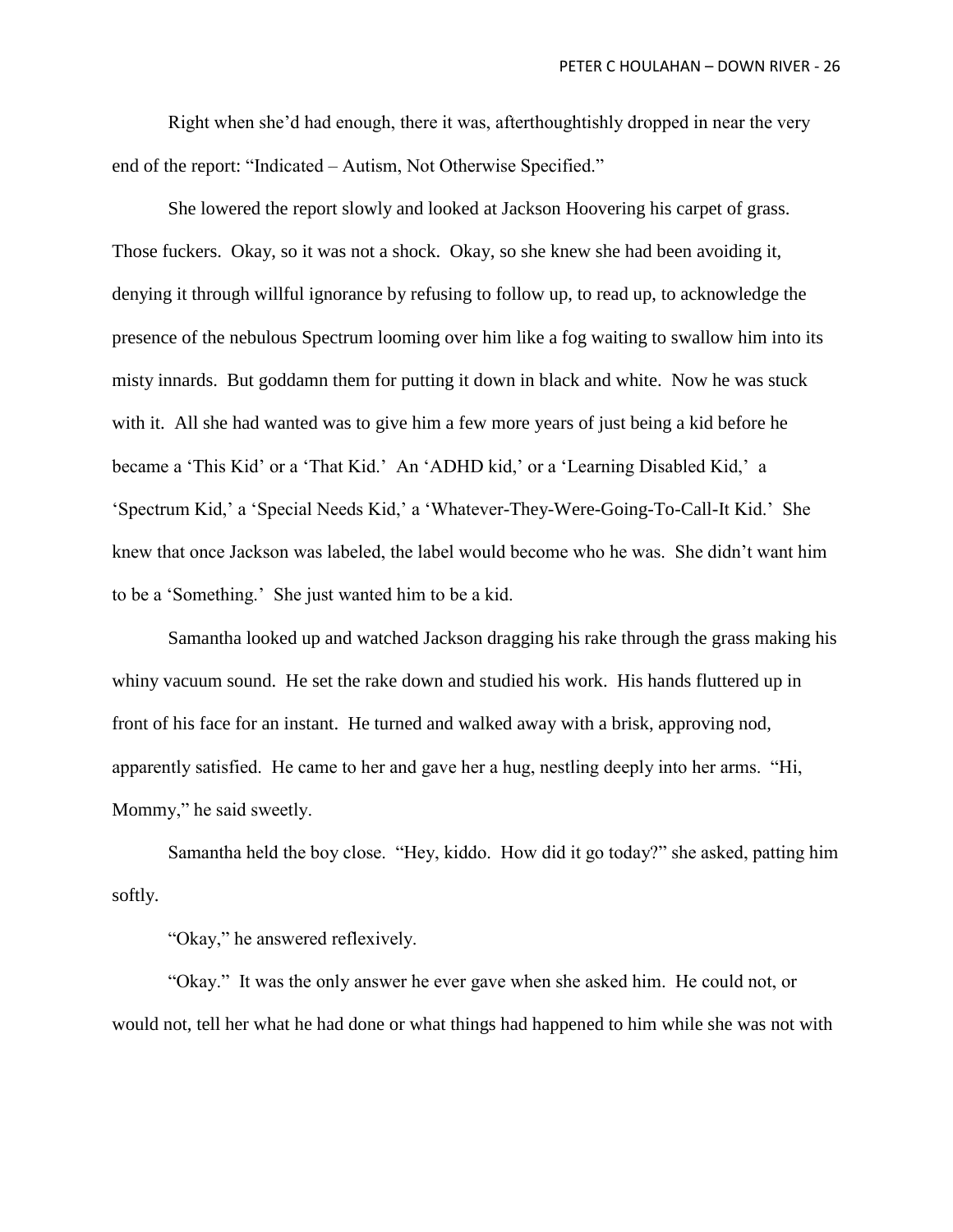him. She would never know what soaring joys, subtle cruelties, or life-changing humiliations he would experience without her.

"Okay," she echoed back in a whisper. "Let's hit the road, Jack."

It wasn't until her iPhone pinged her a reminder that she remembered she was supposed to be going out that night. A date. Her immediate thought was, fuck that. Cancel it. After a day like this? Cancel the damn thing. The last thing in the world she wanted was to…

But then she caught herself. She knew she had to go. She couldn't keep letting every excuse or little scheduling conflict become another reason to sit in the house with Jackson playing Candyland, watching Ice Age II or drawing vacuum cleaners. Meeting men was no longer an optional activity. She knew that her responsibility to Jackson meant a hell of a lot more than life insurance, taking her vitamins and threatening school officials. It meant safety nets for all the worst case scenarios, all those "what the hell would happen to Jackson if…?" questions. What if the school says they cannot handle him anymore? What if his emotional issues suddenly got worse? What if his mother died and there was no one to look after him?

There it was: What the hell would happen to Jackson if something happened to her? The thought of it alone made her lightheaded enough to take a seat on the edge of the bed. It was no longer a remote possibility. She was in perfect health, but she was entering her forties now, edging into higher risk zones for breast cancer, cervical cancer, stroke… any number of nasty things that could take a woman out in a matter of months or even minutes. The raw truth was that Samantha had no good options when it came to people who could take her son if something happened to her. Her own mother was dead. Her father had always been incapable and awful and now he was old, incapable and awful. Her sister in Philadelphia was a borderline psychotic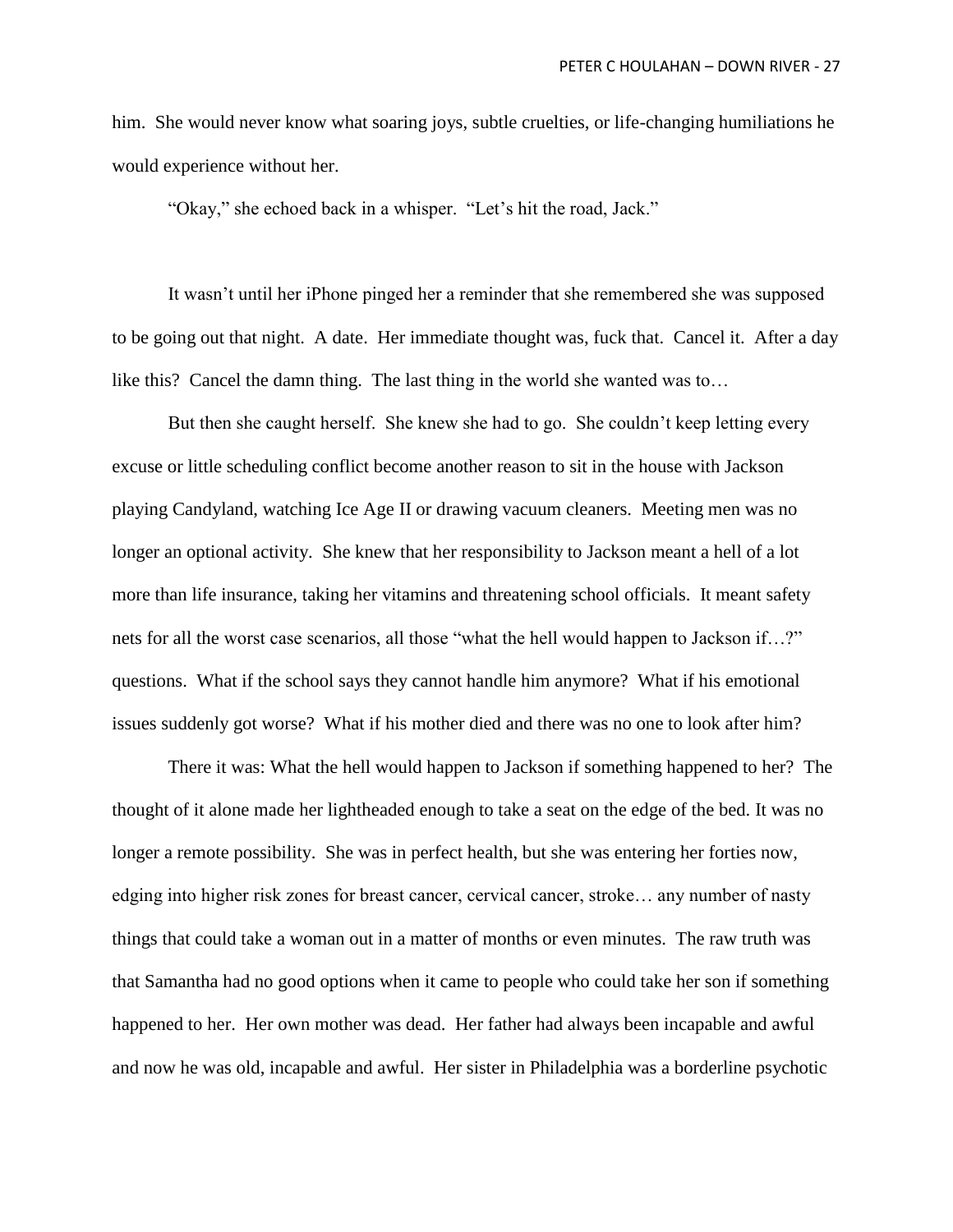spinster. For a while, Samantha's will had designated her old law school roommate, Joyce, as custodian of Jackson. But when she had last visited Joyce, she found Joyce's husband had become a hard drinking, pathologically ambitious prick. When Samantha suggested to Joyce that she really would not want her son to be "raised by some asshole," Joyce had suggested perhaps it was time she changed her will. Softening her choice of words had never been one of Samantha's strong points.

There had been a time when Samantha thought she might ask Austin and Mary Roberts, her neighbors across the street. They had been so kind to her after Todd was murdered. Austin would took Jackson to the park almost every day while Samantha went through the numbing administrative work required to wrap up a dead person's life. Austin was really the only other adult to have any meaningful relationship with Jackson, the only one who seemed to have the patience for the boy. But the wife, Mary, was a slightly different story. Way too intense and borderline bitchy toward Samantha. So she let go of the idea, even though Austin still came over to visit Jackson or take him to the park every once in a while.

Samantha knew she should have been "out there" the last year making friends, bringing new people into her circle, going to events where there was at least a chance she might meet a new father for Jackson. Even without a "new man," all it would really take was one girlfriend or one couple she trusted and respected to connect with the boy and the pressure would be off. But she had done nothing to cultivate a social life or romantic relationship. Not yet. Funny how having one's husband stabbed to death can take away one's eagerness to throw a dinner party or put up a profile on *Match.com*. Besides, she had been too busy doing what she does when things get bad: pulling up the draw bridge, getting even tougher and viciously protecting her son. But it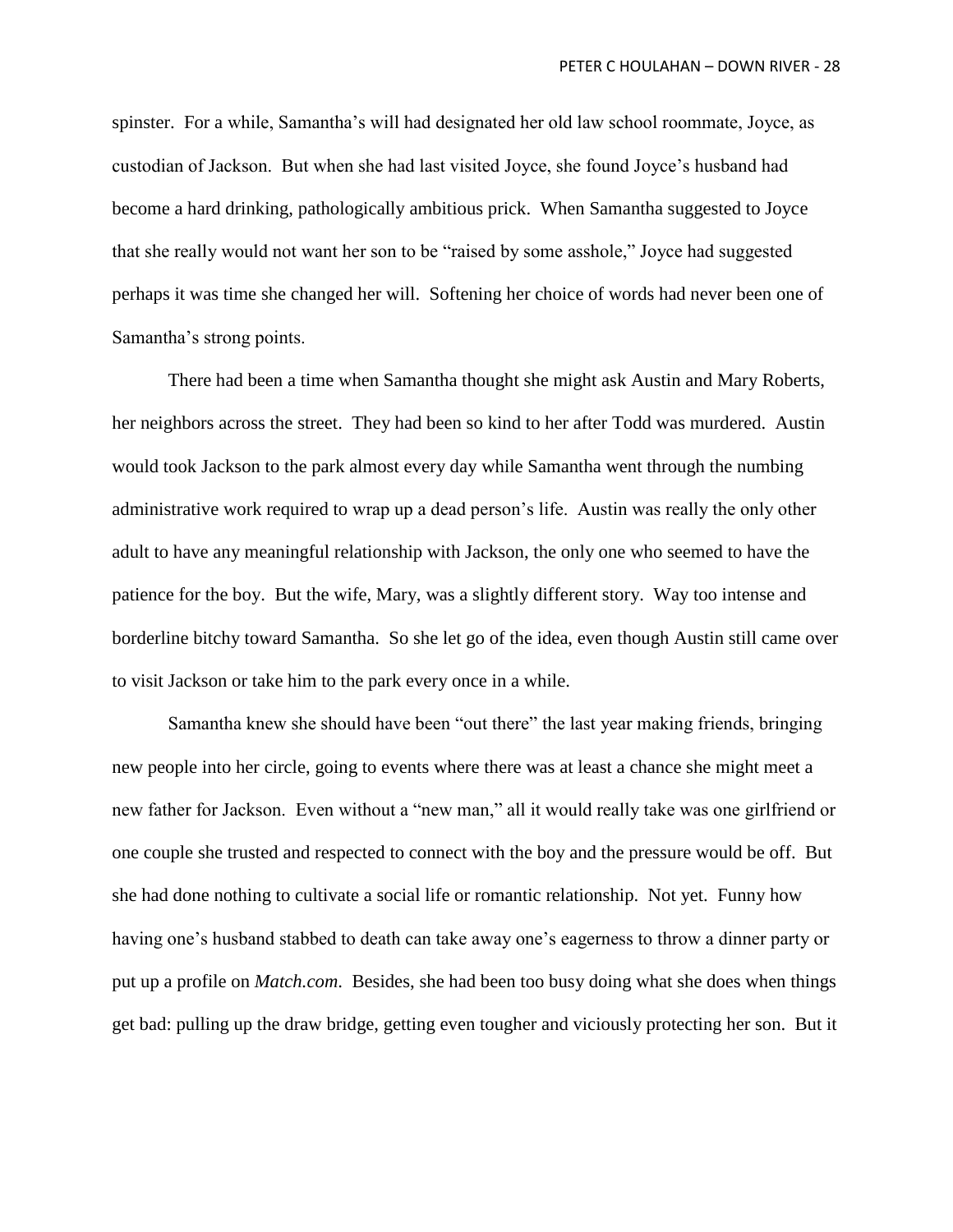was time to get past the psychological blocks, to start prioritizing, following-up leads, getting the word out. Time to start treating the man search like a job search. How romantic.

Samantha dragged herself off the bed unenthusiastically. Not only was she physically exhausted, behind on work and emotionally drained, her date for the night was a long-shot on the husband front. On the other hand, St. John Barlow was probably the right sort of guy with whom to step back into the whole boy/girl thing. He was nice and easy to be around and he consistently made her laugh. Ok, so the Proper British Gentleman persona was a bit forced, but it was also kind of cute. She preferred people who tried a little too hard over people who did not try hard enough.

It also helped that she had known him for a relatively long time. He had been the realtor who sold her and Todd the house five years before. Todd took to calling him, "Saint John, Patron Saint of First Time Homebuyers," because of the infinite patience and thoughtfulness with which Barlow endured their endless requests to see more houses and repeated last-minute price balking. Since then, they had always paused to talk whenever they saw each other around town. Once, she ran into him at what was billed as a neighborhood get-together but had turned out instead to be an excruciatingly tedious real estate industry mixer given by her neighbor, Mary Roberts. St. John had rescued her that night from a series of mind-numbing conversations about HELOCs and Re-Fi's by sitting with her on the stairs and goofing on the parade of toupees and jackass slacks going in and out of the event. She had also been genuinely touched two years earlier when she spotted him standing alone in the crowd at Todd's funeral.

Of course, it had not occurred to her to call anyone other than St. John Barlow when she became curious about the new Concord Ranch development going up just on the other side of the woods a few hundred yards away. She had only stayed in her current home because it was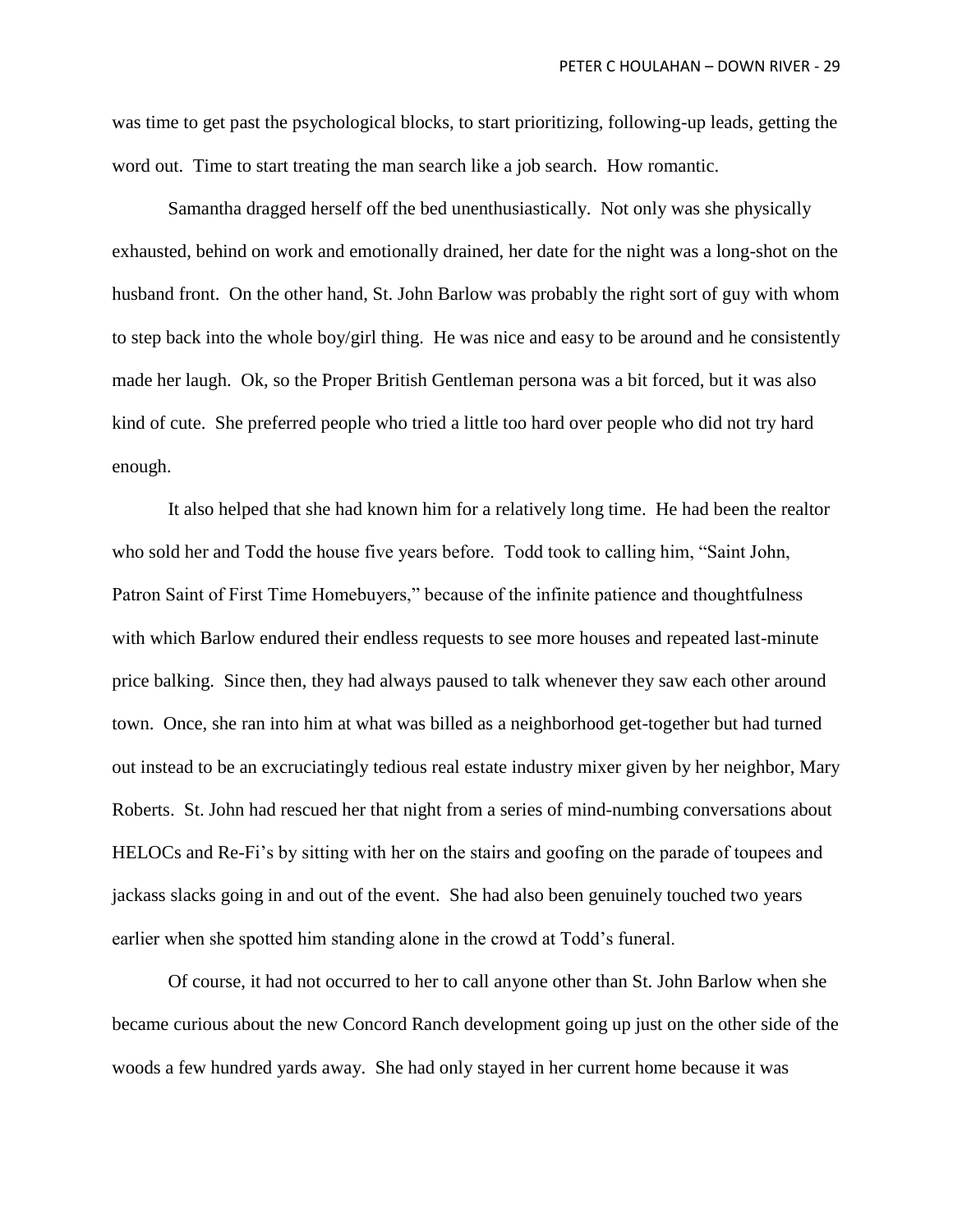familiar to Jackson and represented a direct line of continuity back to his father. But deep down, she had already resigned herself to the awful inevitability of the total erasure of Todd from Jackson's memory. The house made her sad. The smaller, newer homes and maintained common areas of the development just made too much sense not to at least check it out.

She and St. John had gone through the model homes together a week earlier. Somewhere along the way he mentioned that they had had a problem with high school kids getting into the model homes at night and using the bedrooms for "romantic encounters." "Romantic encounters," that was how he had said it in his very proper English accent. She found his formality and hesitation at saying it rather endearing. For her part, she had laughed and said, "Oh man, why do the kids get to have all the fun?" To his credit, and her slight disappointment, he had not tried to parlay the comment into a sexual advance. Only later, when he asked her how she was getting along without Todd and the conversation touched briefly on the loneliness of being a single mother, did the idea of "getting together for a drink one evening next week" come up.

Come to think of it, it had been she who had actually suggested it. Alright, so the imperative of finding a "back-up" for Jackson had not been purpose number one when she hinted at the idea of a date. She also needed to start moving some of those "long-term sanity savers" up the priority ladder a bit too, including breaks from Jackson, non-legal interaction with other adults and, on a vastly more pragmatic level, getting laid.

It had been two years. Not because she was honoring the memory of her dead husband or was too emotionally fragile to see another man. It was none of that. She missed Todd, sure, even sometimes in stabbing bursts that took her out at the knees. But she did not go for any of that knee-jerk mourning period stuff. She simply had not had the interest, time nor energy to put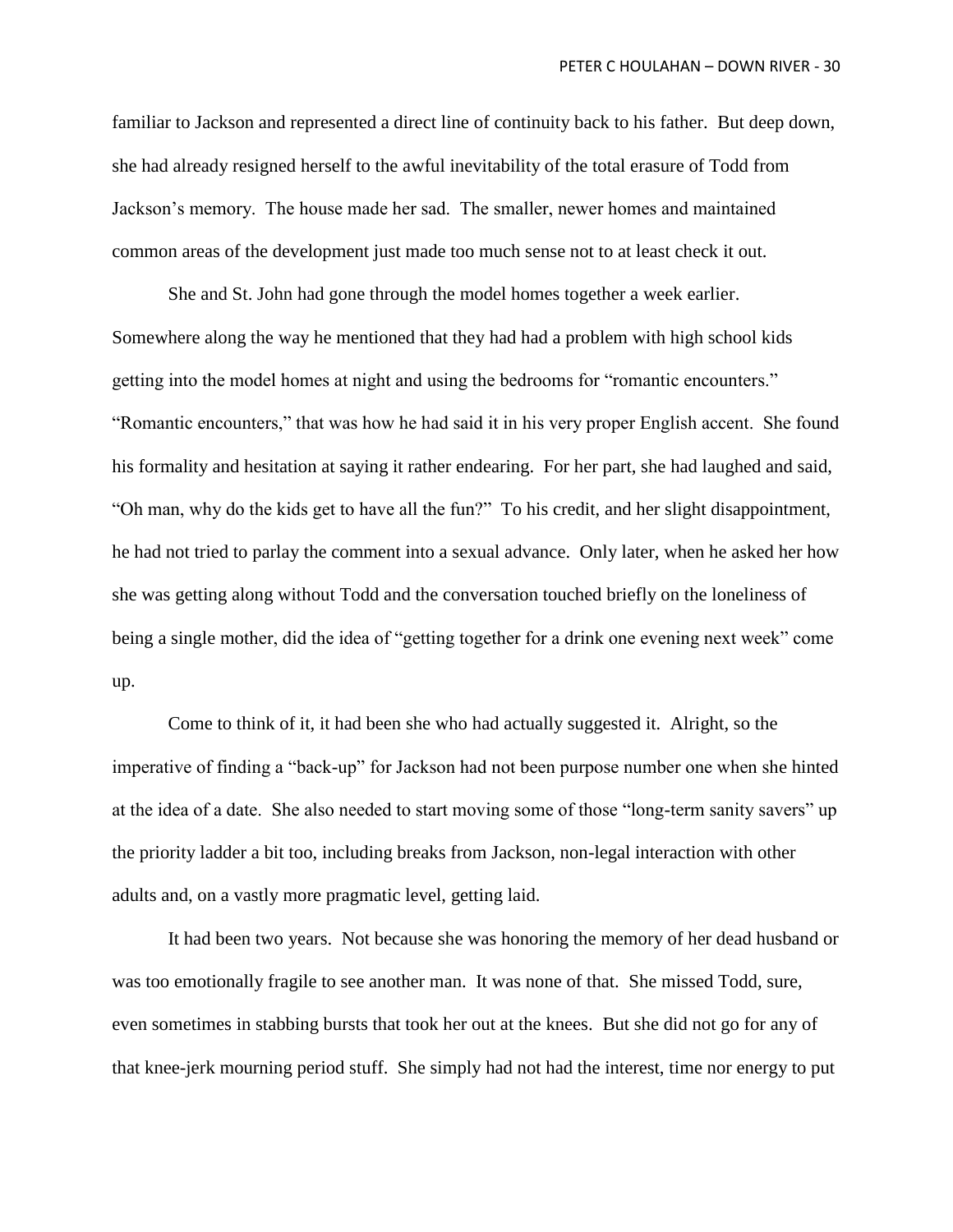into dealing with men. It just sort of slid to the bottom of the old inbox as she and Jackson clawed their way through life. Sex? Yeah, sure, would love to. If only she could, you know, swing by and pick some up on her way home from work. Like a pizza. Or a manicure. Unless she could trim off the ancillary before/after interaction, sex just didn't fit into her schedule very well at this point. What she really needed was something more like a "service agreement" with some brain-dead 25 year-old thrilled with the idea of sleeping with a 40 year-old widow. Someone who would do his job and then go away. Immediately.

She took a deep breath, went to the walk-in closet and made a quick clothing decision. She pulled a blouse over her head, shook out her short hair and smoothed her skirt. She looked in the mirror. She'd always been pretty. Piercing green eyes set wide in a manner that made her look world-weary in a sexy kind of way, hair naturally sandy blonde, square shouldered, with long, athletic legs. She turned sideways and glanced at her full-breasted profile. God knows those had not hurt her any over the years. She went to the drawer, pulled out a pair of new panties and swapped them out under her skirt. She straightened up and then froze at the reality of what she had just done. "Oh, man," she said aloud. "Here we go again."

She checked her watch. It was almost a quarter to 7:00; she had to be there in 20 minutes! She heard indistinct voices murmuring in the other room and knew her babysitter was already there. Samantha's 17 year-old neighbor, Skyy Allen, looked after Jackson after school three to four days a week. But when Samantha hustled out to the kitchen she was found Aiden Babble there instead. It was not a complete surprise. Samantha, like most of the neighborhood, had long ago become accustomed to Aiden miraculously appearing inside her home as if molecularly transported there.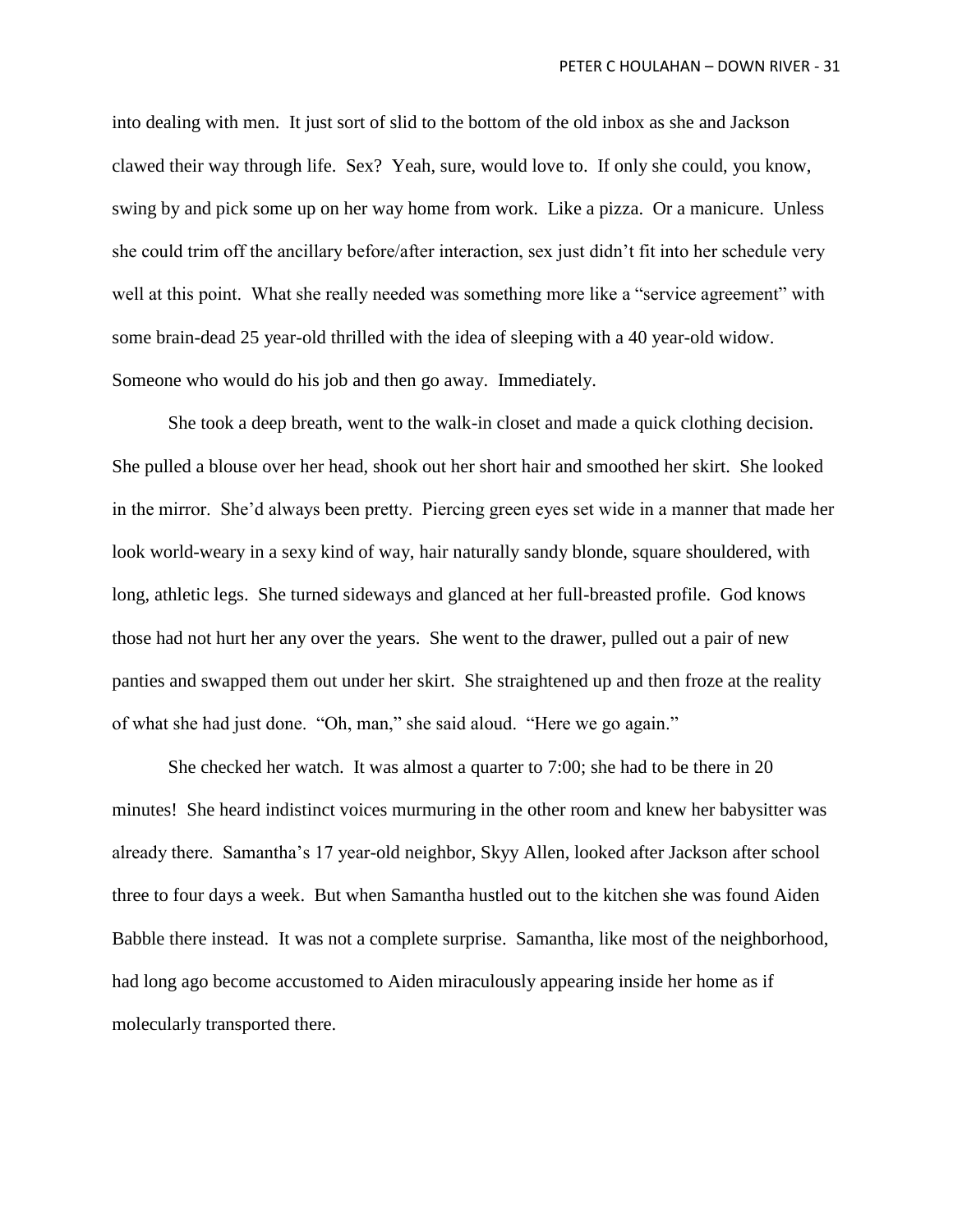"What's up, Aiden?" she said, watching the kid leaning over the counter repeatedly force-ejecting a Pop Tart out of the toaster and trying to catch it in midair.

"Son of a…," he said, deep in concentration. "I think I'm just gonna stick a fork in there and get it."

"No, no," Samantha said urgently. "Don't do that."

Aiden glanced up at her. "I'm shitting you. I'm not a complete moron." He flicked the lever again and this time caught the Pop Tart, but instantly mangled it in the process. "Ouch!" he yelped, throwing it down on the counter and shaking his hand wildly. "Fucking thing is like napalm inside." Aiden held his burnt hand with the other and leaned forward with them both down between his knees. He looked up and scanned Samantha up and down once. "You look date-like," he said, grimacing in pain.

"How so?"

"Cleavage."

She looked down at her blouse.

"Where are you going?" he asked.

"None of your business."

"Yes it is. I'm babysitting your son."

"Skyy is."

"Nope. I'm subbing for her."

"What happened to Skyy?"

"Her adolescent angst is flaring up. Asked me to cover for her." He stood up straight, still shaking his hand. "I can't even tell you how much this hurts."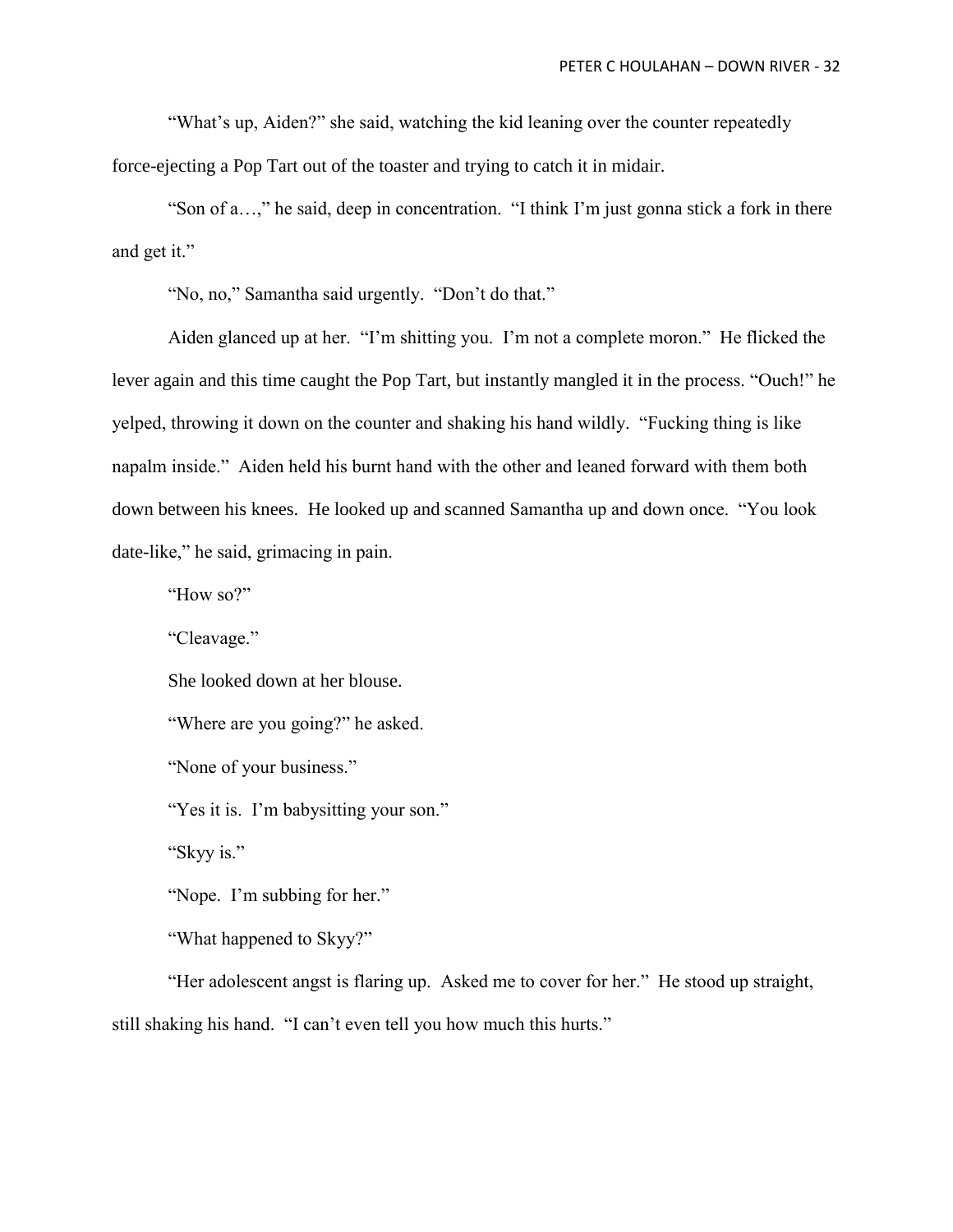Samantha leaned over, flicked on the faucet and pushed the handle to the cold water side and then stepped away. Aiden walked to the sink and put his hand under the running water. "I could ask Austin to look after Jackson if you have something else to do," she offered.

Aiden rolled his eyes. "Please, don't encourage it any more than you already have."

She put her hands on her hips. "Encourage what?"

"His little obsession with the MILF across the street."

Samantha knit her brow in confusion until she realized he was referring to her. "Hush," she said. She was very well aware of Austin's slight infatuation and was very careful not to send out any inadvertent rays of hope in his direction. But she didn't put the hammer down on him, either, the way she would have with any other married man. There was really no point; the guy was as loyal and honorable as a basset hound. He wasn't coming on to her or fly fishing her with sexual innuendos or anything like that. It was more of a desperate hopefulness that seemed to inhabit him whenever he was around her.

Samantha turned and walked into the living room. "I think 'crush' is probably more like it," she said, looking around the room. "Where's Jackson?" she asked.

Aiden motioned with his chin toward the window. "Still out back."

"What's he doing?"

"What do you think?"

She didn't even have to look.

"It's a veritable Hooverville out there," he said.

She nodded at the heap of disfigured Pop Tart on the counter. "Dinner?"

"Yeah. Main course, anyhow."

"What's the side dish, dare I ask?"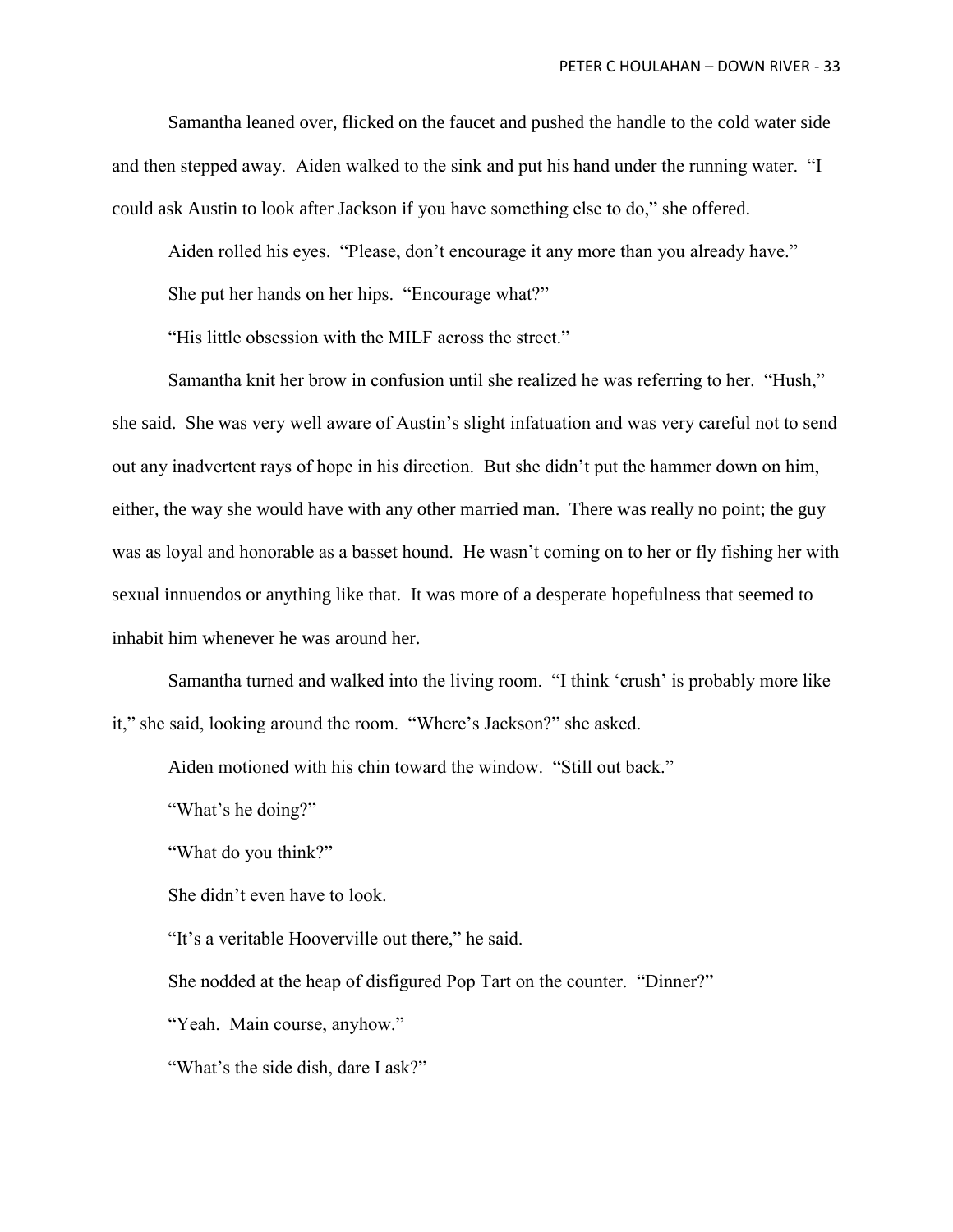"Cheez-its."

"Super," she said flatly.

"I'll throw in a pear for Jackson if it makes you feel better."

Samantha went to the window and looked out at Jackson lining up a collection of old vacuum cleaners, nozzles and dust bags. She watched him absorbed in his strange obsession. Her heart felt heavy all over again. "Do you think he's weird, Aiden?" she asked, not taking her eyes off the boy. For some reason she had always been able say things to Aiden Babble she would never say to anyone else.

Aiden looked up from where he was reassembling his Pop Tart and studied the scene for a few seconds. "Definitely."

She gave a big sigh. "Well, thanks for not bullshitting me."

Aiden held up the plate with the damaged Pop Tart on it. "He'll eat this, right?"

"Not a chance," she answered.

"I bet he will. Watch."

Jackson slid the glass door open and came into the kitchen. "Hey, Aiden, you want to come out to my Hoover store?" he chirped enthusiastically. "I have a wonderful new selection."

Aiden looked down at the boy. "Sure, Jackson. I need a new Hoover, the last one you sold me sucks."

Jackson stared at him with a look of concern.

"Get it?" Aiden said. "Sucks? Vacuum cleaner?"

Samantha laughed for the first time that day. It was just too stupid not to.

"Look, even your mom gets it," Aiden said to Jackson, "and she's pretty slow."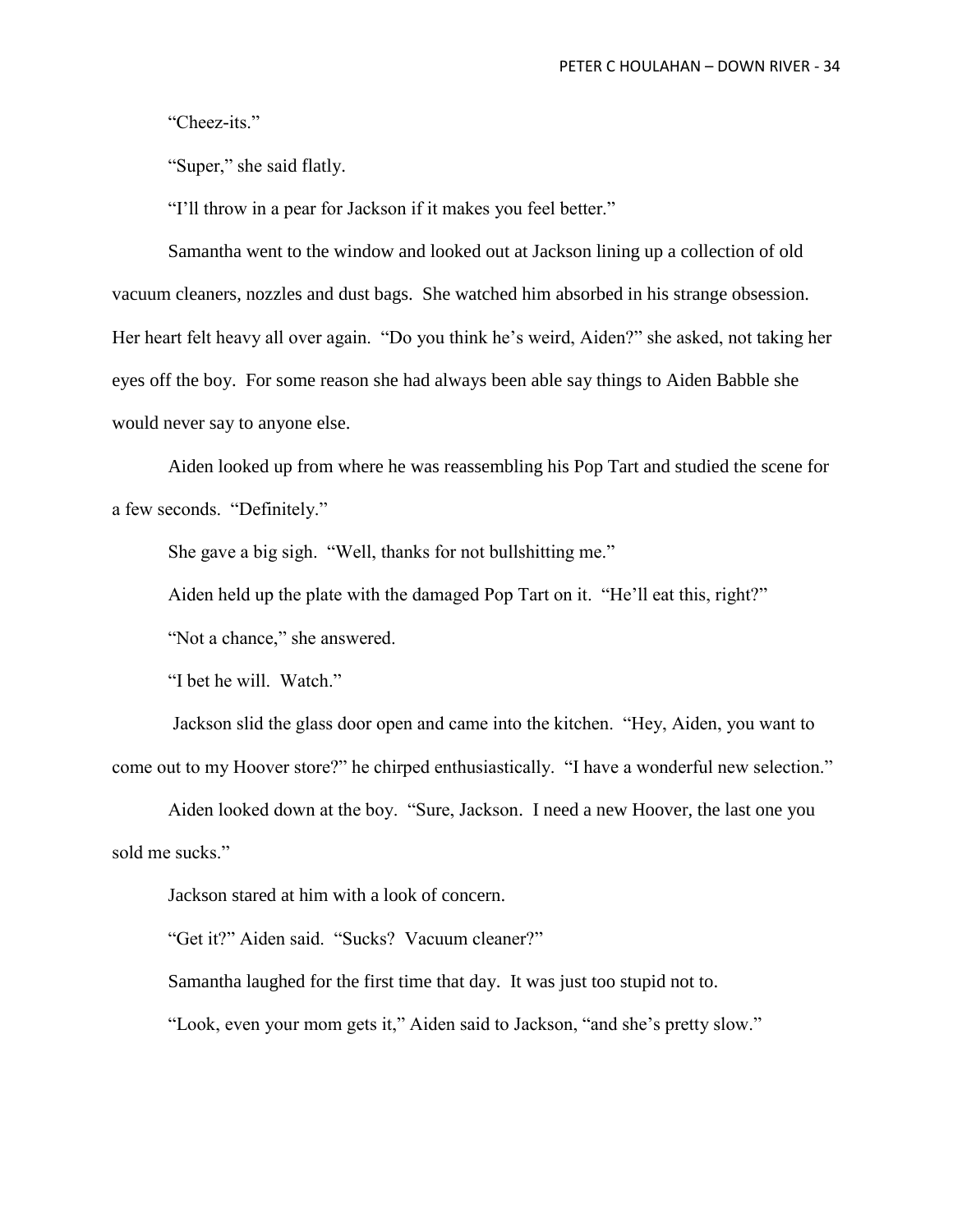"I got it," Jackson said, "it's just lame." Jackson went over to the kitchen counter and studied the mangled Pop Tart.

"You'll eat that, right?" Aiden asked.

"I'll eat the one that's still in the toaster," the boy answered.

Aiden smiled at Samantha. "Smart boy."

"Kill it?" Jackson asked hopefully.

Aiden nodded solemnly. "To the In-Sink-Erator with him."

Jackson broke into a grin, loving all things mechanical and noisy. He scooped up the freakishly reconstructed pastry and fired it into the sink, straight down through the rubber gasket into the bowels of the garbage disposal.

Aiden flipped on the water and nodded to the boy. "Do it."

Jackson lunged across the counter and flicked the wall switch. The garbage disposal roared and clattered to life as if someone had thrown broken glass and metal down its throat rather than just some over-processed bakery product. "Die Frankenstein Pop Tart!" Jackson howled, hands fluttering wildly in front of his face in sensory overload.

"God that thing is loud," Samantha yelled over the racket. "Why does it sound like that?"

"We've been throwing all kinds of weird crap in there," Aiden yelled back.

"It's the In-Sink-Erator of Death!" cried Jackson gleefully.

"Turn it off," Samantha ordered, wincing.

Aiden leaned over and flicked the wall switch and the disposal rattled to a halt. "God, I love that thing," he said, smiling.

Samantha shook her head. "You know, Aiden, I can't decide who is worse, you or him."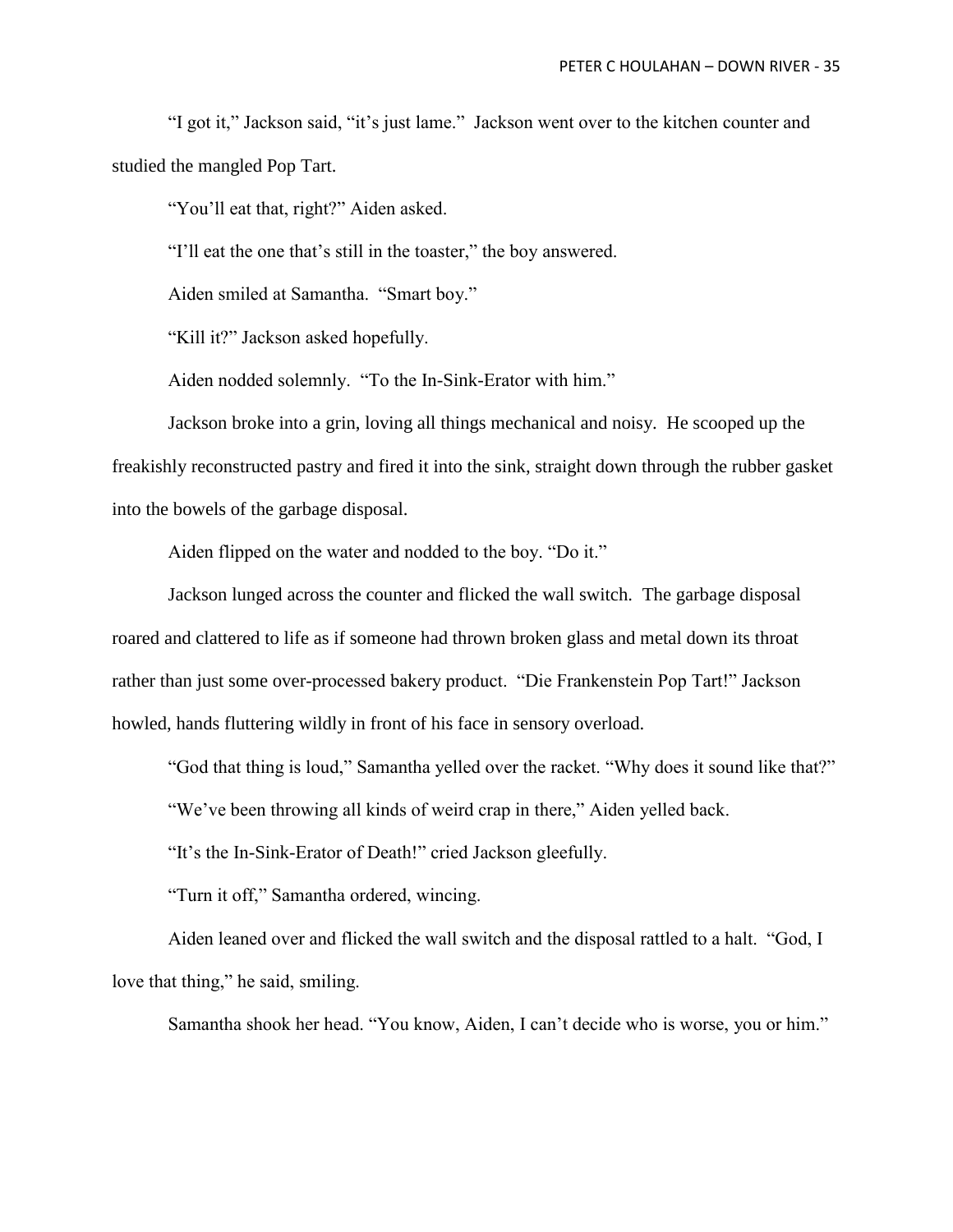Aiden gave a slight head motion in the direction of the grinning, fluttering Jackson. "He's much worse."

She narrowed her eyes at him. "That's not what I meant." She glanced at her watch, suddenly realizing she was supposed to be meeting her "date" at that very moment. "Oh no," she sighed. She grabbed her wallet off the counter and shoved it into her purse and then began digging around for her iPhone. "I better text him."

"Who are you going out with?" Aiden asked.

"None of your business," she said, pulling out her iPhone and scrolling through her contacts. Aiden leaned in to look but she turned a shoulder to shield him. "Go away," she ordered. She punched in a message and fired it off. "Sorry, running late. Be there in 10." She looked at the screen until it successfully transmitted into the ethersphere of cellular communication. Almost instantly a text pinged back: 7:02 PM. St. John -"No Worries."

She palmed her iPhone, suddenly feeling less late. "Gotta go, you two." She knelt down and hugged Jackson and began to leave. She paused at the door and went fishing around in her purse again. "Key, keys, keys."

"What time are you getting back?" Aiden asked her, walking with Jackson to the door.

"Not sure." She looked up at Aiden and raised her eyebrows suggestively. "Maybe late."

"Ahhh," Aiden grinned knowingly. "Well, I hope you shaved your beaver."

Samantha froze, her arm still buried in her purse. "Wait. What?" she said in a stunned voice. "What did you just say?"

"Just sayin.' If you're going on a date you should --."

Samantha cut him off. "Oh, no. No. Don't even." She glanced down at Jackson and then threw Aiden a stern, *What-The-Fuck?* glare.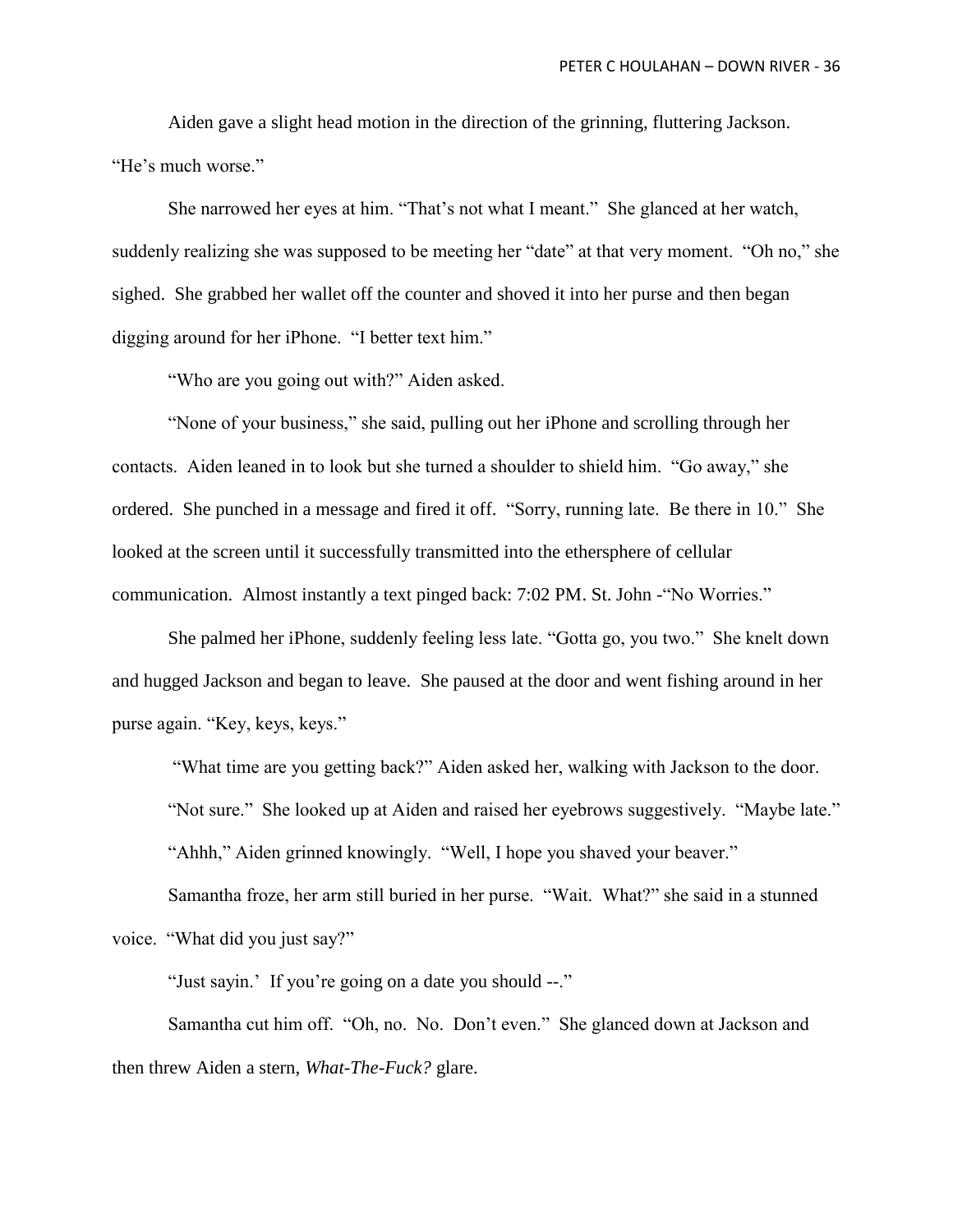He gave her an innocent shrug. "Hey, that's the style now. You don't want to be the only one out there with some big, hairy eighties thing going on."

"Enough!" she said sharply. She caught herself from laughing. Why could she never get mad at this kid? She didn't know anyone who could consistently pull off his level of outrageousness and get away with it every single time.

"I didn't know you had a beaver," Jackson said, genuinely excited at the possibility.

"That's my point, Jackson," Aiden said, putting a hand on the boy's shoulder.

"Hopefully she doesn't." Samantha stood looking at him with her mouth hanging open, dumbfounded. "Oh, he doesn't know," Aiden said, mussing Jackson's hair dismissively.

"You know, Aiden," she said, barely holding back a laugh. "That's just way over the line, even for you."

"I'm just sayin', that's all."

"OK," she said, holding her palms out toward him to stop. "I'm going to leave now. I'm begging you, Aiden, don't say another word. Just call me if anything goes wrong." She backed out of the door cautiously, hands still up.

"I'd love to have a beaver," Jackson said as the door swung closed behind her.

"Totally," she heard Aiden answer from behind the door. "Beavers are very cool."

She walked out to her car and then paused. She went back to the house, opened the front door and leaned in. Aiden was in the kitchen launching the remaining Pop Tart out of the toaster while Jackson sat on the counter trying to catch it in midair. "Aiden," she called out to him from the doorway. He looked over his shoulder at her. "Thanks for looking after Jackson."